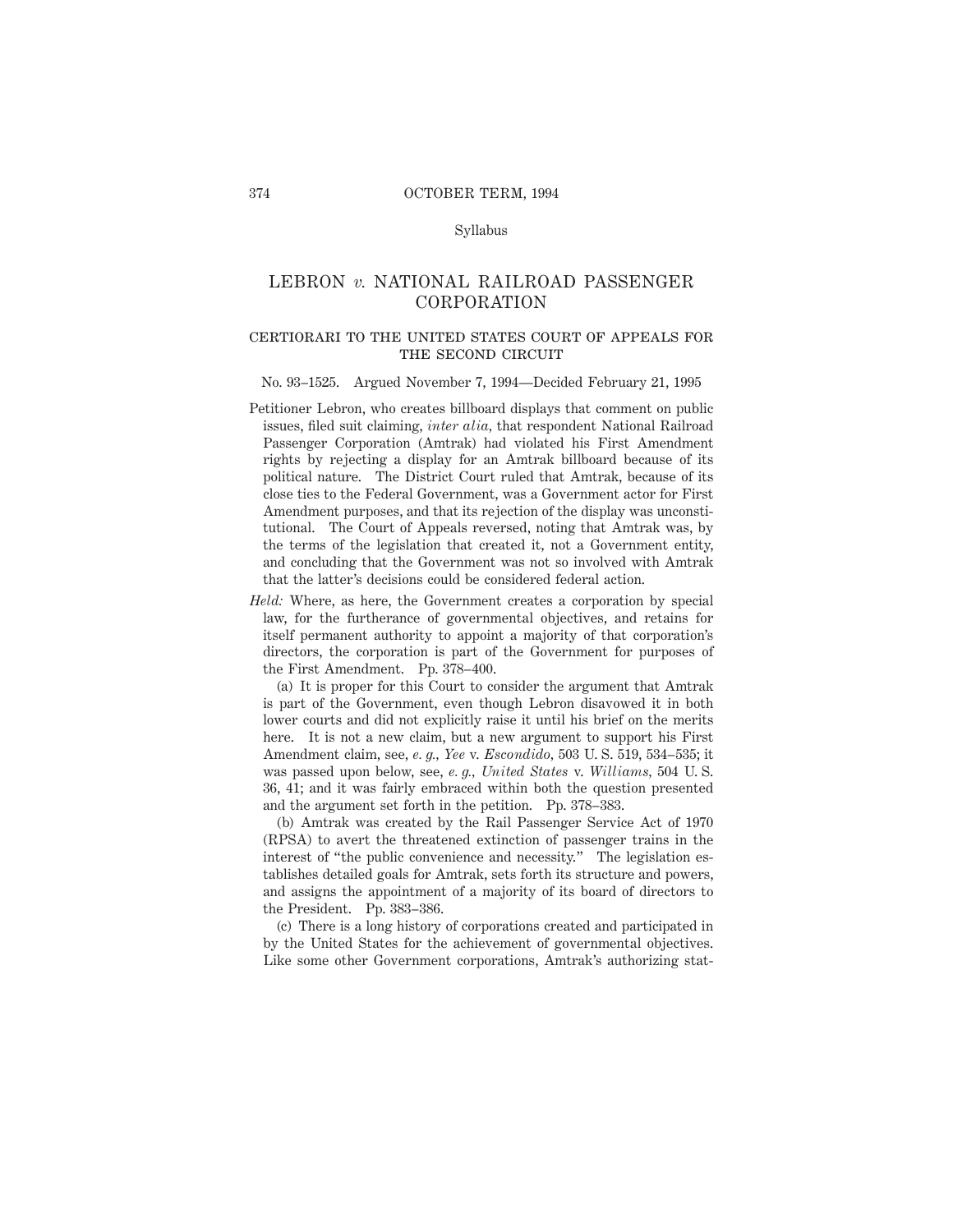## Syllabus

ute provides that it "will not be an agency or establishment of the United States Government," 84 Stat. 1330; see also 45 U. S. C. § 541. Pp. 386–391.

(d) Although § 541 is assuredly dispositive of Amtrak's governmental status for purposes of matters within Congress's control—*e. g.,* whether it is subject to statutes like the Administrative Procedure Act—and can even suffice to deprive it of all those inherent governmental powers and immunities that Congress has the power to eliminate—*e. g.,* sovereign immunity from suit—it is not for Congress to make the final determination of Amtrak's status as a Government entity for purposes of determining the constitutional rights of citizens affected by its actions. The Constitution constrains governmental action by whatever instruments or in whatever modes that action may be taken, *Ex parte Virginia,* 100 U. S. 339, 346–347, and under whatever congressional label, *Cherry Cotton Mills, Inc.* v. *United States,* 327 U. S. 536, 539. *National Railroad Passenger Corporation* v. *Boston & Maine Corp.,* 503 U. S. 407, 410, and *National Railroad Passenger Corporation* v. *Atchison, T. & S. F. R. Co.,* 470 U. S. 451, 470, distinguished. Pp. 392–394.

(e) Amtrak is an agency or instrumentality of the United States for the purpose of individual rights guaranteed against the Government by the Constitution. This conclusion accords with the public, judicial, and congressional understanding over the years that Government-created and -controlled corporations are part of the Government itself. See, *e. g., Reconstruction Finance Corporation* v. *J. G. Menihan Corp.,* 312 U. S. 81, 83; Government Corporation Control Act, § 304(a), 59 Stat. 602. A contrary holding would allow government to evade its most solemn constitutional obligations by simply resorting to the corporate form, cf. *Pennsylvania* v. *Board of Directors of City Trusts of Philadelphia,* 353 U. S. 230, 231. *Bank of United States* v. *Planters' Bank of Georgia,* 9 Wheat. 904, 907, 908, and *Regional Rail Reorganization Act Cases,* 419 U. S. 102, 152, distinguished. Pp. 394–399.

12 F. 3d 388, reversed and remanded.

SCALIA, J., delivered the opinion of the Court, in which REHNQUIST, C. J., and Stevens, Kennedy, Souter, Thomas, Ginsburg, and Breyer, JJ., joined. O'Connor, J., filed a dissenting opinion, *post,* p. 400.

*David D. Cole* argued the cause for petitioner. With him on the briefs were *R. Bruce Rich* and *Gloria C. Phares.*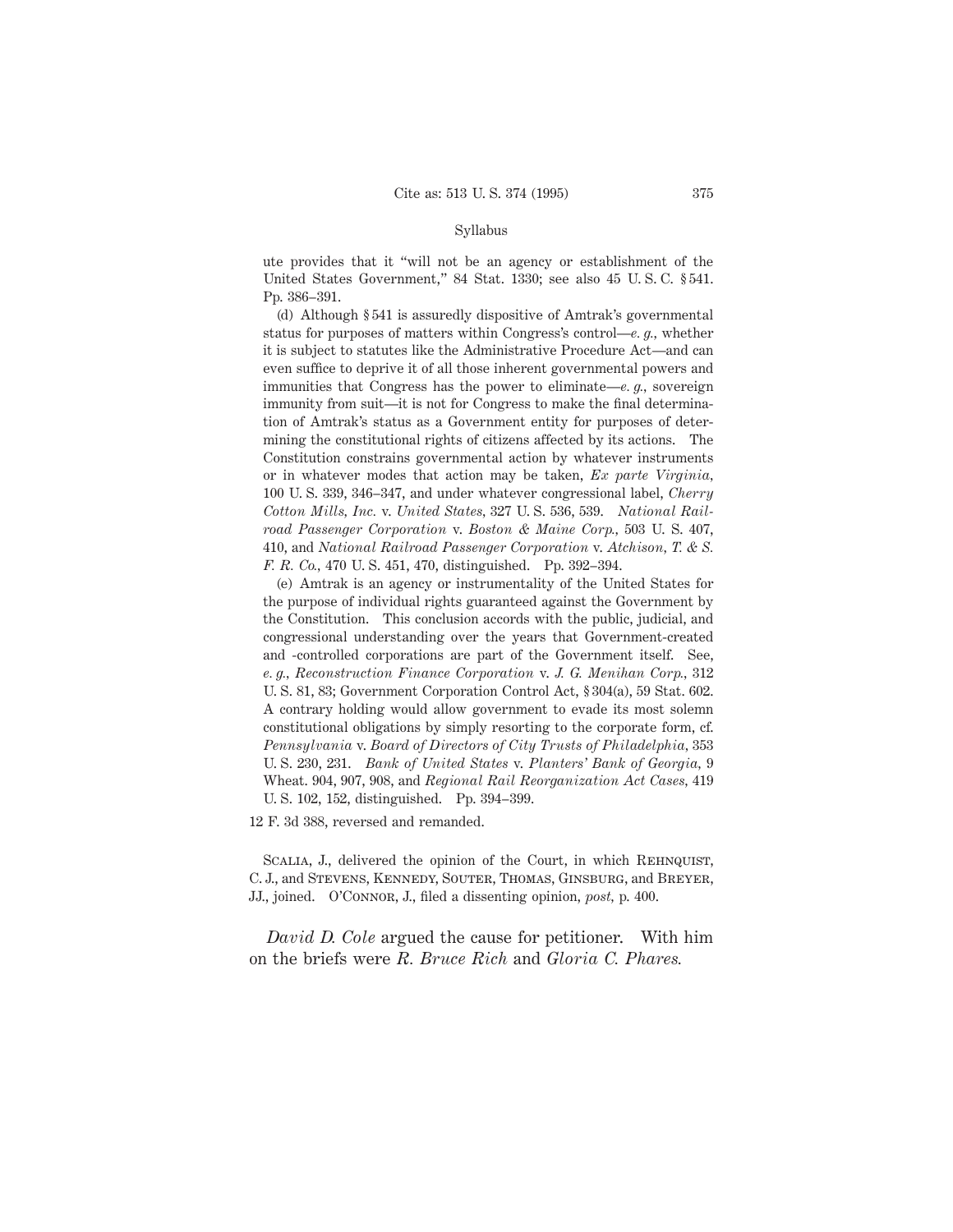## 376 LEBRON *v.* NATIONAL RAILROAD PASSENGER CORPORATION Opinion of the Court

*Kevin T. Baine* argued the cause for respondent. With him on the brief were *Nicole K. Seligman, Stephen C. Rogers,* and *Louis R. Cohen.*\*

# Justice Scalia delivered the opinion of the Court.

In this case we consider whether actions of the National Railroad Passenger Corporation, commonly known as Amtrak, are subject to the constraints of the Constitution.

Petitioner, Michael A. Lebron, creates billboard displays that involve commentary on public issues, and that seemingly propel him into litigation. See, *e. g., Lebron* v. *Washington Metropolitan Area Transit Authority,* 749 F. 2d 893 (CADC 1984). In August 1991, he contacted Transportation Displays, Incorporated (TDI), which manages the leasing of the billboards in Amtrak's Pennsylvania Station in New York City, seeking to display an advertisement on a billboard of colossal proportions, known to New Yorkers (or at least to the more Damon Runyonesque among them) as "the Spectacular." The Spectacular is a curved, illuminated billboard, approximately 103 feet long and 10 feet high, which dominates the main entrance to Penn Station's waiting room and ticket area.

On November 30, 1992, Lebron signed a contract with TDI to display an advertisement on the Spectacular for two months beginning in January 1993. The contract provided that "[a]ll advertising copy is subject to approval of TDI and [Amtrak] as to character, text, illustration, design and operation." App. 671. Lebron declined to disclose the specific content of his advertisement throughout his negotiations

I

<sup>\*</sup>Briefs of *amici curiae* urging reversal were filed for the American Civil Liberties Union by *Stephen R. Shapiro, Marjorie Heins,* and *Arthur N. Eisenberg;* and for the NAACP Legal Defense and Educational Fund, Inc., et al. by *James F. Fitzpatrick, Elliot M. Mincberg,* and *Lawrence S. Ottinger.*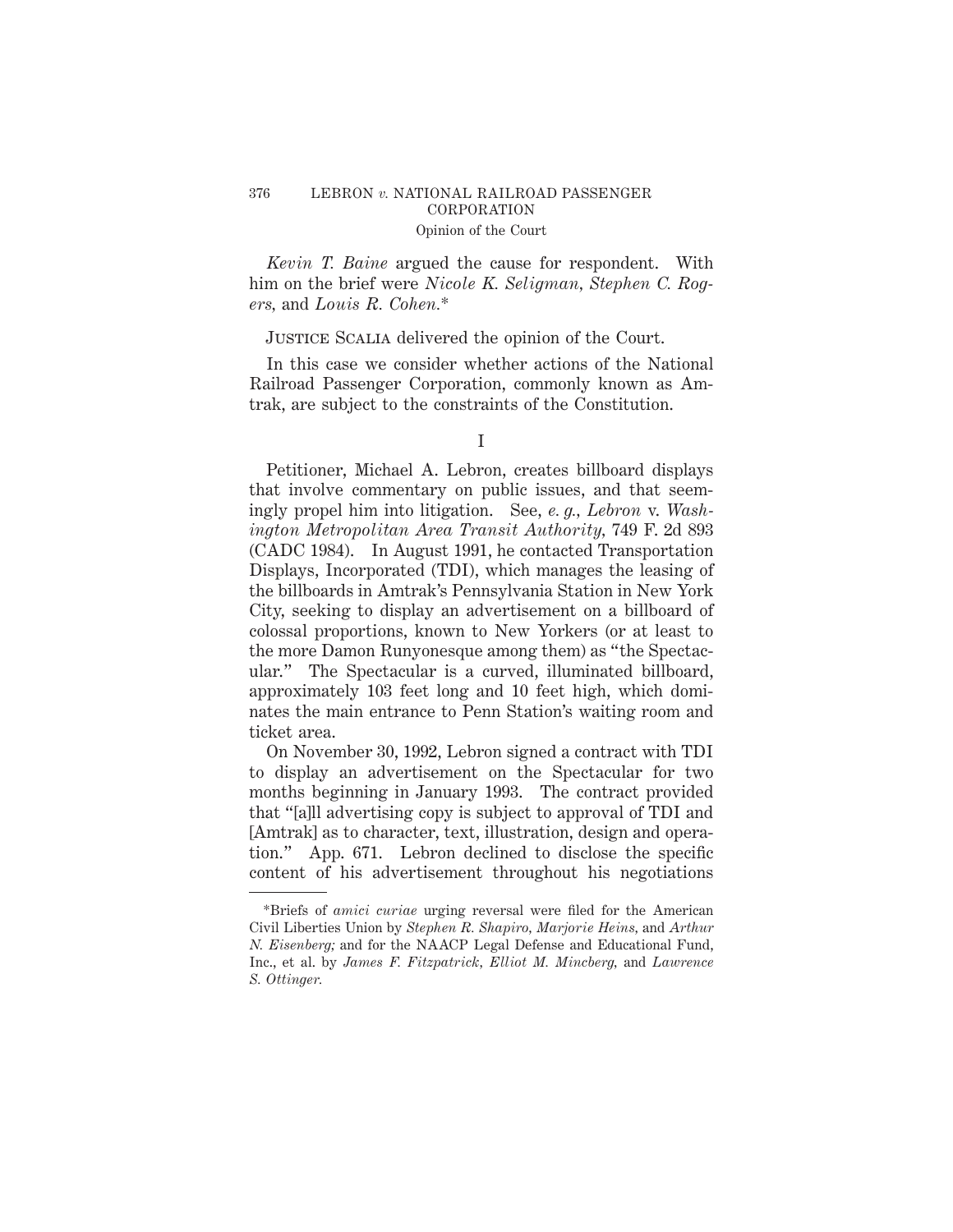with TDI, although he did explain to TDI that it was generally political. On December 2, he submitted to TDI (and TDI later forwarded to Amtrak) an advertisement described by the District Court as follows:

"The work is a photomontage, accompanied by considerable text. Taking off on a widely circulated Coors beer advertisement which proclaims Coors to be the 'Right Beer,' Lebron's piece is captioned 'Is it the Right's Beer Now?' It includes photographic images of convivial drinkers of Coors beer, juxtaposed with a Nicaraguan village scene in which peasants are menaced by a can of Coors that hurtles towards them, leaving behind a trail of fire, as if it were a missile. The accompanying text, appearing on either end of the montage, criticizes the Coors family for its support of right-wing causes, particularly the contras in Nicaragua. Again taking off on Coors' advertising which uses the slogan of 'Silver Bullet' for its beer cans, the text proclaims that Coors is 'The Silver Bullet that aims The Far Right's political agenda at the heart of America.'" 811 F. Supp. 993, 995 (SDNY 1993).

Amtrak's vice president disapproved the advertisement, invoking Amtrak's policy, inherited from its predecessor as landlord of Penn Station, the Pennsylvania Railroad Company, "that it will not allow political advertising on the [S]pectacular advertising sign." App. 285.

Lebron then filed suit against Amtrak and TDI, claiming, *inter alia,* that the refusal to place his advertisement on the Spectacular had violated his First and Fifth Amendment rights. After expedited discovery, the District Court ruled that Amtrak, because of its close ties to the Federal Government, was a Government actor, at least for First Amendment purposes, and that its rejection of Lebron's proposed advertisement as unsuitable for display in Penn Station had violated the First Amendment. The court granted Lebron an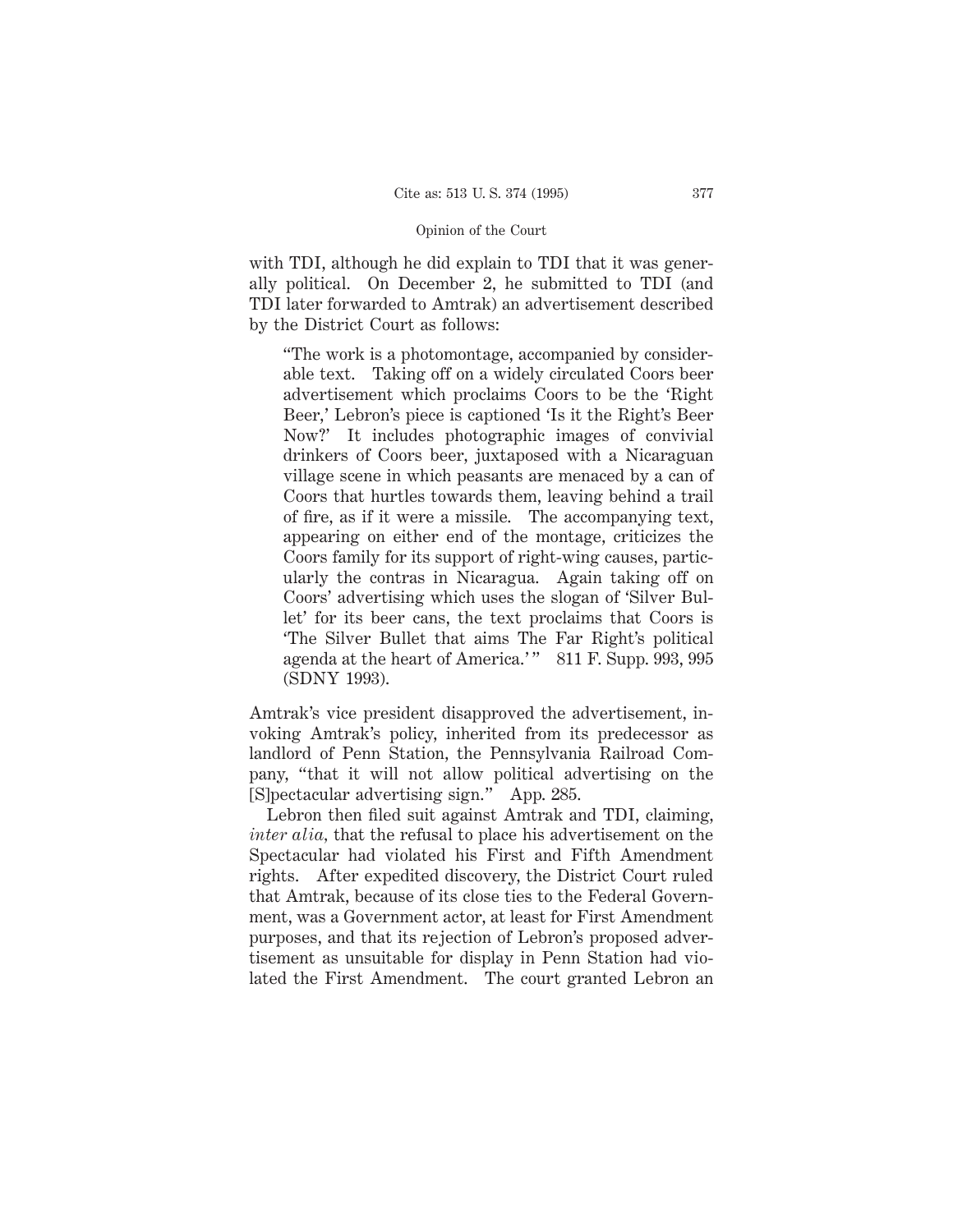injunction and ordered Amtrak and TDI to display Lebron's advertisement on the Spectacular.

The United States Court of Appeals for the Second Circuit reversed. 12 F. 3d 388 (1993). The panel's opinion first noted that Amtrak was, by the terms of the legislation that created it, not a Government entity, *id.,* at 390; and then concluded that the Federal Government was not so involved with Amtrak that the latter's decisions could be considered federal action, *id.,* at 391–392. Chief Judge Newman dissented. We granted certiorari. 511 U. S. 1105 (1994).

II

We have held once, *Burton* v. *Wilmington Parking Authority,* 365 U. S. 715 (1961), and said many times, that actions of private entities can sometimes be regarded as governmental action for constitutional purposes. See, *e. g., San Francisco Arts & Athletics, Inc.* v. *United States Olympic Comm.,* 483 U. S. 522, 546 (1987); *Blum* v. *Yaretsky,* 457 U. S. 991, 1004 (1982); *Moose Lodge No. 107* v. *Irvis,* 407 U. S. 163, 172 (1972). It is fair to say that "our cases deciding when private action might be deemed that of the state have not been a model of consistency." *Edmonson* v. *Leesville Concrete Co.,* 500 U. S. 614, 632 (1991) (O'Connor, J., dissenting). It may be unnecessary to traverse that difficult terrain in the present case, since Lebron's first argument is that Amtrak is not a private entity but Government itself. Before turning to the merits of this argument, however, it is necessary to discuss the propriety of reaching it. Lebron did not raise this point below; indeed, he expressly disavowed it in both the District Court and the Court of Appeals. See Plaintiff's Pre-Trial Proposed Conclusions of Law in No. 92–CIV–9411 (SDNY), p. 12, n. 1, reprinted in App. in No. 93–7127 (CA2), p. 1297; Brief for Appellee in No. 93–7127 (CA2), p. 30, n. 39. In those courts Lebron argued that Amtrak's actions were subject to constitutional requirements because Amtrak, *al-*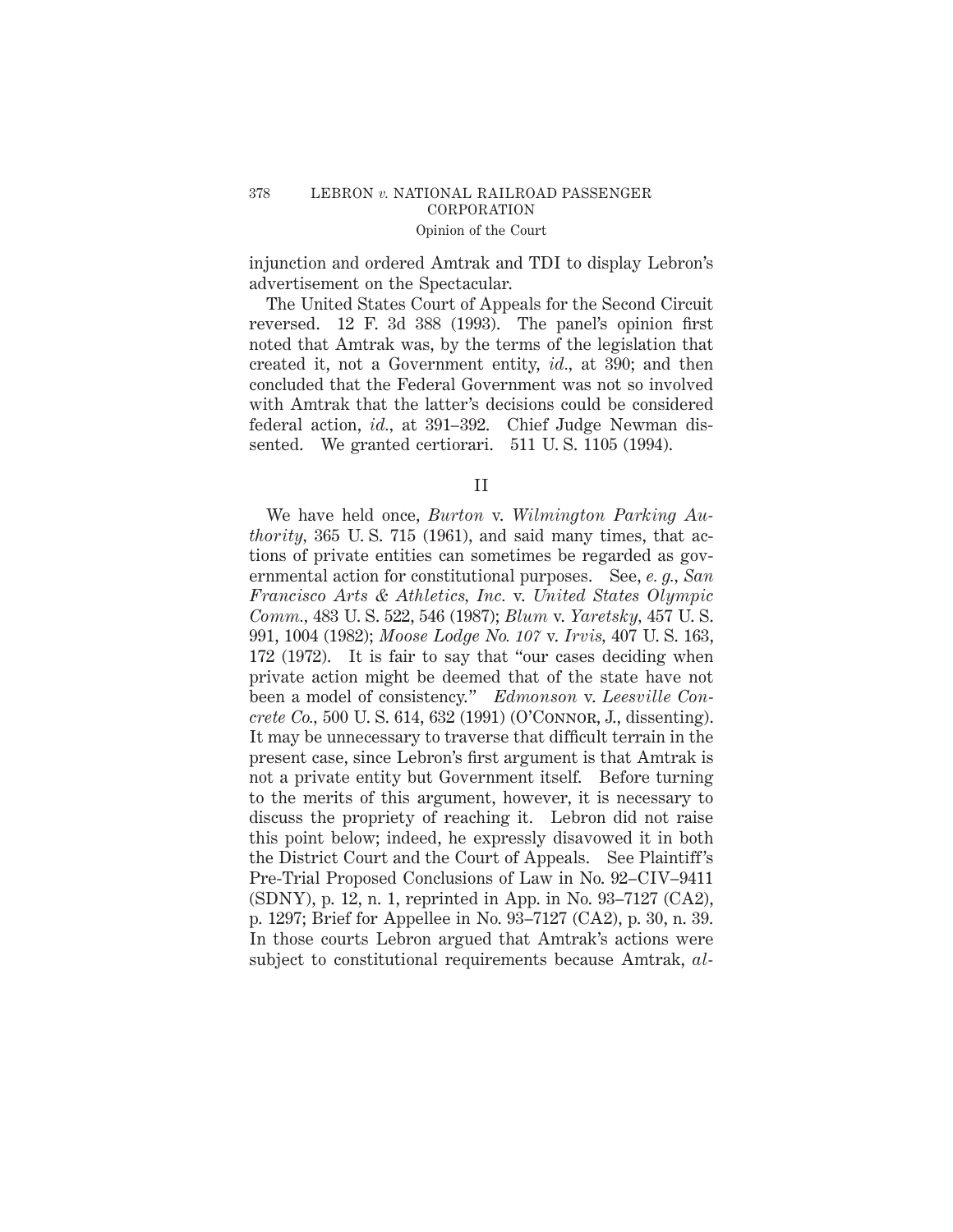*though a private entity,* was closely connected with federal entities. It was not until after we granted certiorari that Lebron first explicitly presented—in his brief on the merits—the alternative argument that Amtrak was itself a federal entity.

Our traditional rule is that "[o]nce a federal claim is properly presented, a party can make any argument in support of that claim; parties are not limited to the precise arguments they made below." *Yee* v. *Escondido,* 503 U. S. 519, 534 (1992); see also *Dewey* v. *Des Moines,* 173 U. S. 193, 198 (1899). Lebron's contention that Amtrak is part of the Government is in our view not a new claim within the meaning of that rule, but a new argument to support what has been his consistent claim: that Amtrak did not accord him the rights it was obliged to provide by the First Amendment. Cf. *Yee, supra,* at 534–535. In fact, even if this *were* a claim not raised by petitioner below, we would ordinarily feel free to address it, since it was addressed by the court below. Our practice "permit[s] review of an issue not pressed so long as it has been passed upon . . . ." *United States* v. *Williams,* 504 U. S. 36, 41 (1992). See *Virginia Bankshares, Inc.* v. *Sandberg,* 501 U. S. 1083, 1099, n. 8 (1991); *Stevens* v. *Department of Treasury,* 500 U. S. 1, 8 (1991).

Respondent asserts that, in addition to not having been raised below, the issue of whether Amtrak is a Government entity was not presented in the petition for certiorari. As this Court's Rule 14.1(a) and simple prudence dictate, we will not reach questions not fairly included in the petition. "The Court decides which questions to consider through wellestablished procedures; allowing the able counsel who argue before us to alter these questions or to devise additional questions at the last minute would thwart this system." *Taylor* v. *Freeland & Kronz,* 503 U. S. 638, 646 (1992). Here, however, we are satisfied that the argument that Amtrak is a Government entity is fairly embraced within the question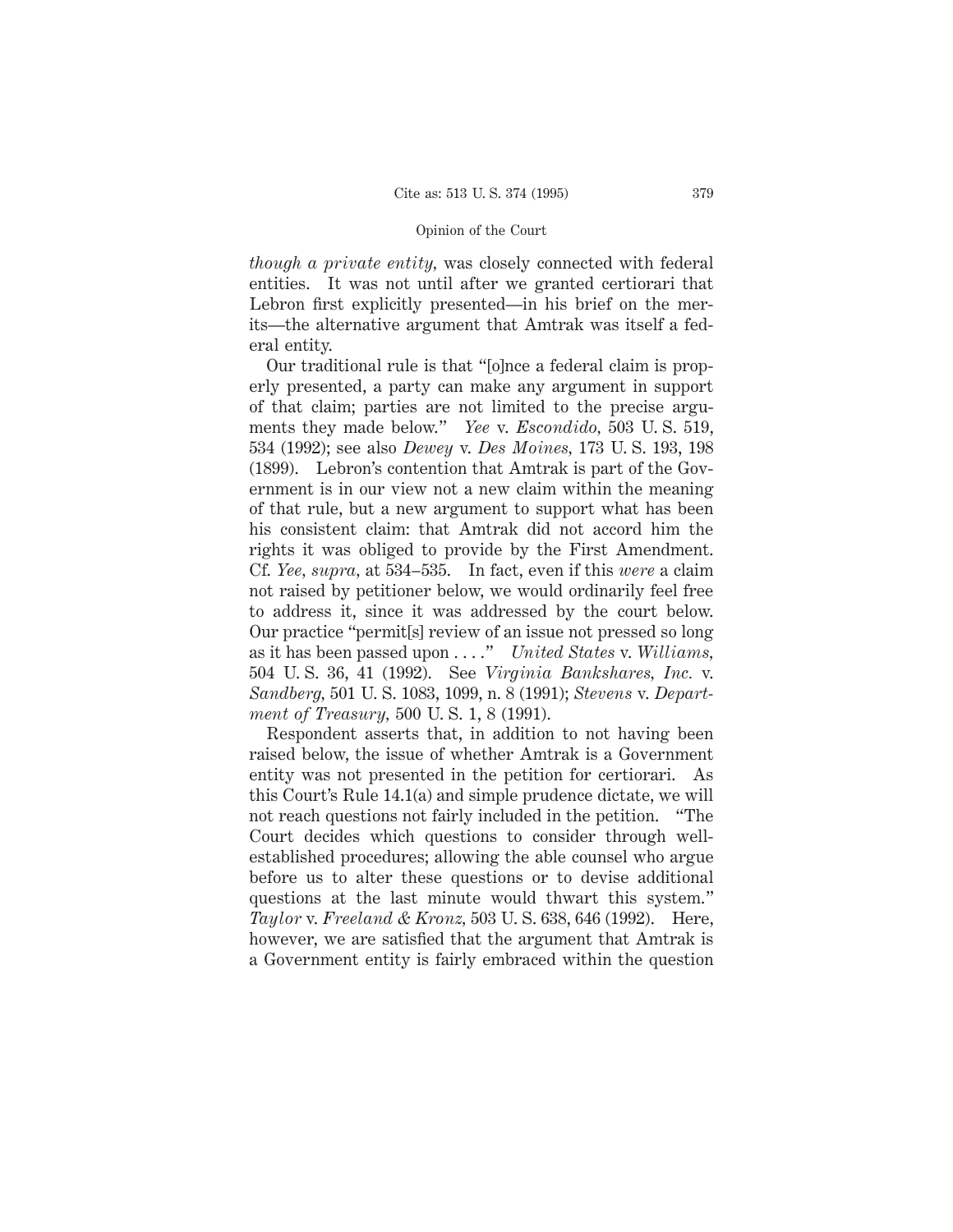set forth in the petition for certiorari<sup>1</sup>—which explicitly presents *neither* the "Government entity" theory *nor* the "closely connected to Government" theory of First Amendment application, but rather the facts that would support both. The argument in the petition, moreover, though couched in terms of a different but closely related theory, fairly embraced the argument that Lebron now advances. See Pet. for Cert. 16–18.

The dissent contends that the "Government entity" question in the present case occupies the same status, insofar as Rule 14.1(a) is concerned, as the "physical taking" question which we deemed excluded in *Yee* v. *Escondido, supra.* It gives two reasons for that equivalence: First, the fact that Lebron prefaced his question presented by the phrase, "Whether the court of appeals erred in holding." App. to Pet. for Cert. i. The dissent asserts that this is similar to the preface in *Yee,* which had the effect of limiting the question to the precise ground relied upon by the Court of Appeal. *Post,* at 402. But the preface in *Yee* was not at all similar. What we said caused the question presented to be limited to the physical-taking issue was *not* the fact that that was the only ground addressed by the lower-court-said-tobe-in-error; but rather the fact that that was the only ground of decision in two previous Court of Appeals cases, *departure*

<sup>1</sup> Certiorari was sought and granted in this case on the following question:

<sup>&</sup>quot;Whether the court of appeals erred in holding that Amtrak's asserted policy barring the display of political advertising messages in Pennsylvania Station, New York, was not state action, where:

<sup>&</sup>quot;(a) the United States created Amtrak, endowed it with governmental powers, owns all its voting stock, and appoints all members of its Board;

<sup>&</sup>quot;(b) the United States-appointed Board approved the advertising policy challenged here;

<sup>&</sup>quot;(c) the United States keeps Amtrak afloat every year by subsidizing its losses; and

<sup>&</sup>quot;(d) Pennsylvania Station was purchased for Amtrak by the United States and is shared with several other governmental entities."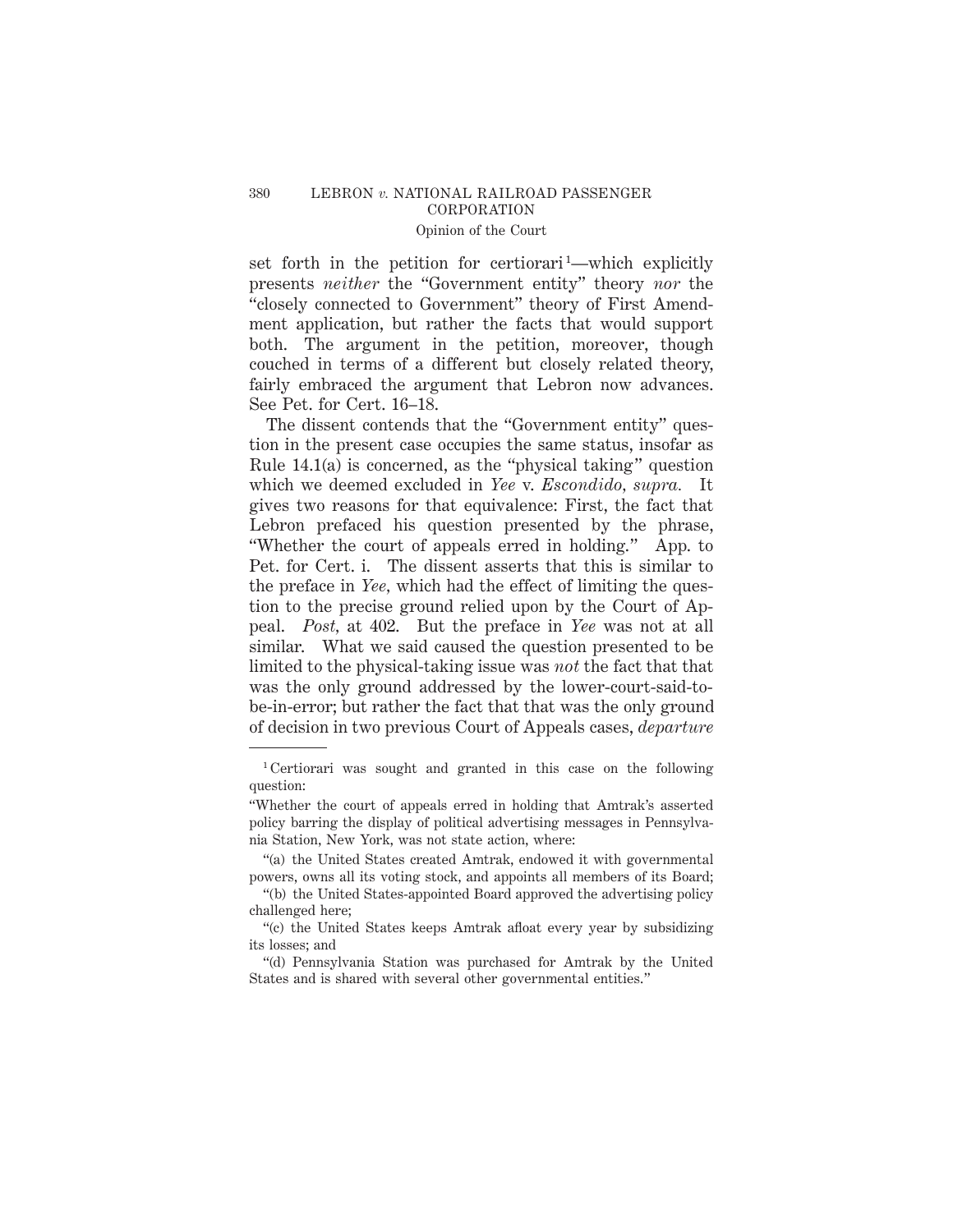# *from which was said by the question presented to be the issue in the appeal.*<sup>2</sup> 503 U. S., at 536–537.

The dissent's second reason for believing that *Yee* governs the Rule 14.1(a) issue here is that the structural relationship between the clearly presented question and the assertedly included question in the two cases is the same. As the dissent correctly analyzes *Yee,* it involved one "umbrella claim" (government taking of property without just compensation) and "two distinct questions" that were "[s]ubsidiary to that claim" (whether a physical taking had occurred, and whether a regulatory taking had occurred). *Post,* at 401. But the questions in *Yee* were "distinct" in two important ways that the claims here are not. First of all, it was possible to consider the existence of a physical taking without *assuming* (as one of the premises of the inquiry) the *nonexistence* of a regulatory taking; whereas here it is quite impossible to consider whether the Government connections are sufficient to convert private-entity Amtrak into a Government actor without first assuming that Amtrak is a private entity. The opinion in *Yee* did not have to begin: "Assuming that no regulatory taking has occurred, . . . ." But the portion of today's dissent addressing the merits of this case must begin: "Accepting Lebron's concession that Amtrak is a private entity, . . . ." *Post,* at 408. The question of private-entity status is, in other words, a *prior* question. The second respect in which the issues here are less "distinct" than in *Yee* is that the factors relevant to their resolution overlap. In *Yee,* what would go to show a regulatory taking and

<sup>2</sup> The question presented in *Yee* read as follows:

<sup>&</sup>quot; 'Two federal courts of appeal have held that the transfer of a premium value to a departing mobilehome tenant, representing the value of the right to occupy at a reduced rate under local mobilehome rent control ordinances, constitute[s] an impermissible taking. Was it error for the state appellate court to disregard the rulings and hold that there was no taking under the fifth and fourteenth amendments?'" 503 U.S., at 536–537.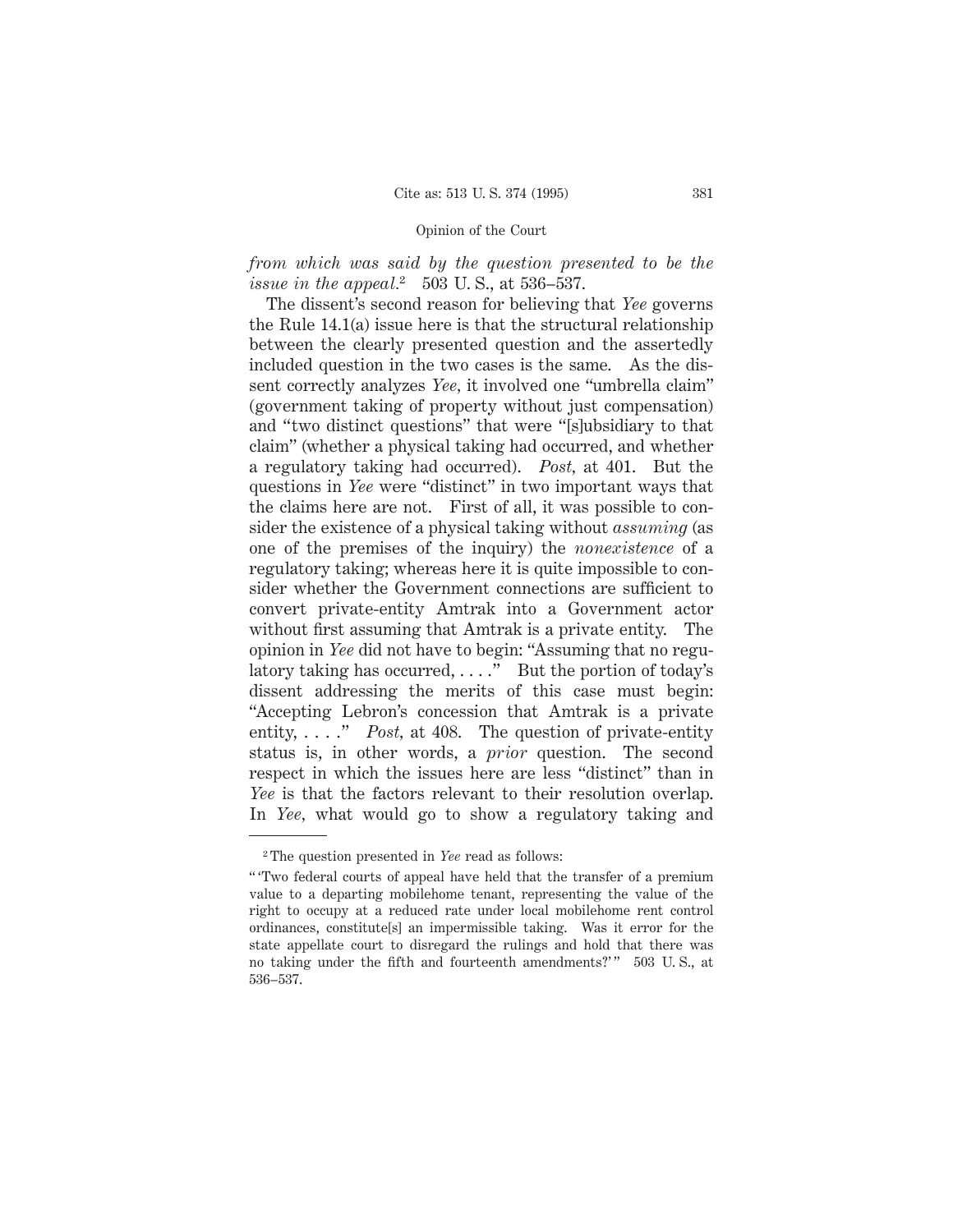what would go to show a physical taking were quite different. Here, however, those very elements that we would be considering in determining whether Amtrak-theprivate-entity is so closely connected with the Government as to be a Government actor (for example, the constitution of its board) also bear upon whether it is *in fact* a private entity at all. When a question is, like this one, both prior to the clearly presented question and dependent upon many of the same factual inquiries, refusing to regard it as embraced within the petition may force us to assume what the facts will show to be ridiculous, a risk that ought to be avoided.

The recent decision of ours that invites comparison with the dissent's insistence that the "Government entity" question is "precluded," *post,* at 400, is not *Yee,* but *United States Nat. Bank of Ore.* v. *Independent Ins. Agents of America, Inc.*, 508 U.S. 439 (1993). There, in a case raising the question of the proper interpretation of 12 U. S. C. § 92 (1926 ed.), we upheld the propriety of the Court of Appeals' considering the prior question whether 12 U. S. C. § 92 had been inadvertently repealed—even though the parties themselves had failed to raise that question, not only (as here) in the court below, but even in the initial briefs and oral arguments before the Court of Appeals itself. That is to say, the situation there, at the court of appeals level, was what the situation *would be* before us here, if (1) the dissent were correct that Rule 14.1(a) was not complied with, and (2) in addition, even the petitioner's *principal brief and oral argument* had failed to raise the "Government entity" issue. Even so, we held in *Independent Insurance Agents* that it was proper for the Court of Appeals to request supplemental briefing upon, and to decide, the statutory repeal question, and we then went on to inquire into that question ourselves. Our opinion was unanimous, not a single Justice protesting that the judges of the Court of Appeals, or of this Court, had constituted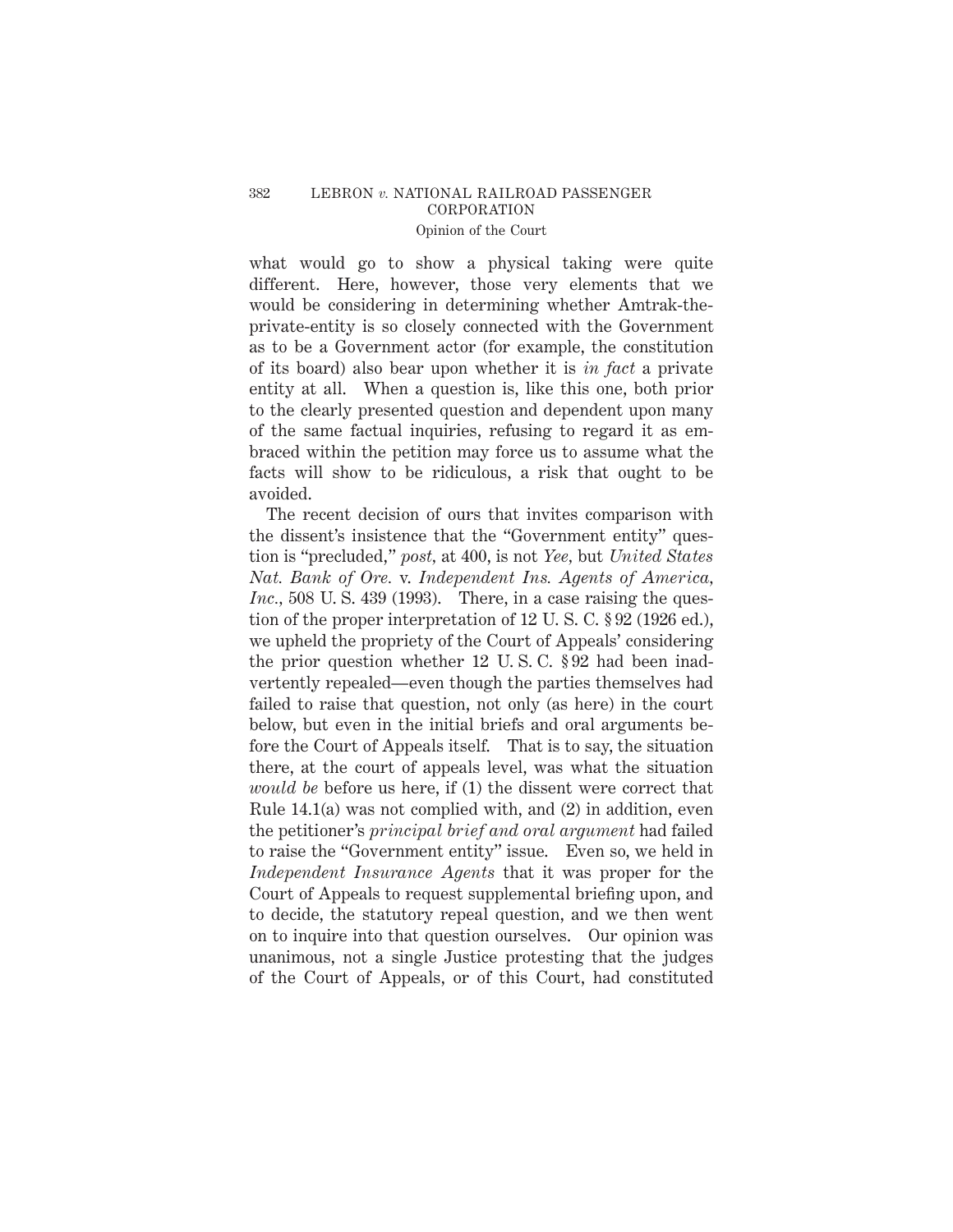themselves " 'as [a] self-directed boar[d] of legal inquiry' " or had "exhibit[ed] little patience," *post,* at 408.3

## III

Before proceeding to consider Lebron's contention that Amtrak, though nominally a private corporation, must be regarded as a Government entity for First Amendment purposes, we examine the nature and history of Amtrak and of Government-created corporations in general.

## A

Congress established Amtrak in order to avert the threatened extinction of passenger trains in the United States.

<sup>3</sup> The dissent sees no more in *Independent Ins. Agents* than a narrow holding that the Court of Appeals' decision to reach the statutory repeal issue was not *so* imprudent as to be reversible for abuse of discretion. Even that is a damaging concession, given the dissent's apparent position that allowing a litigant "to resuscitate [a] claim that he himself put to rest" always violates "prudential" rules. *Post,* at 406. But in fact the language of the *Independent Ins. Agents* opinion is much more approving of the Court of Appeals' action than that. It declines even to brush aside the Court of Appeals' (questionable) contention that there was "a 'duty' to address the status of section 92," saying only that "[w]e need not decide" that question. 508 U. S., at 448. And it goes on to state that the Court of Appeals acted "without *any* impropriety," and that its decision to consider the issue was "*certainly* no abuse of its discretion." *Ibid.* (emphasis added). If we had not thought that the Court of Appeals' entertainment of the statutory repeal question was, not merely unreversible, but appropriate, we would not have rendered ourselves complicit in the enterprise by exercising our own discretion to grant certiorari on that question. (There was no particular need to intervene, since the Court of Appeals had upheld the law.)

The dissent also seeks to characterize *Independent Ins. Agents* as no more than an application of "the traditional principle that there can be no estoppel in the way of ascertaining the existence of a law." *Post,* at 404 (internal quotation marks omitted). It was indeed an application of that principle insofar as concerned the claim that the appellants' right to assert repeal of the statute had been forfeited. But forfeit was not the only point decided in the case: not every nonforfeited claim merits consideration on appeal.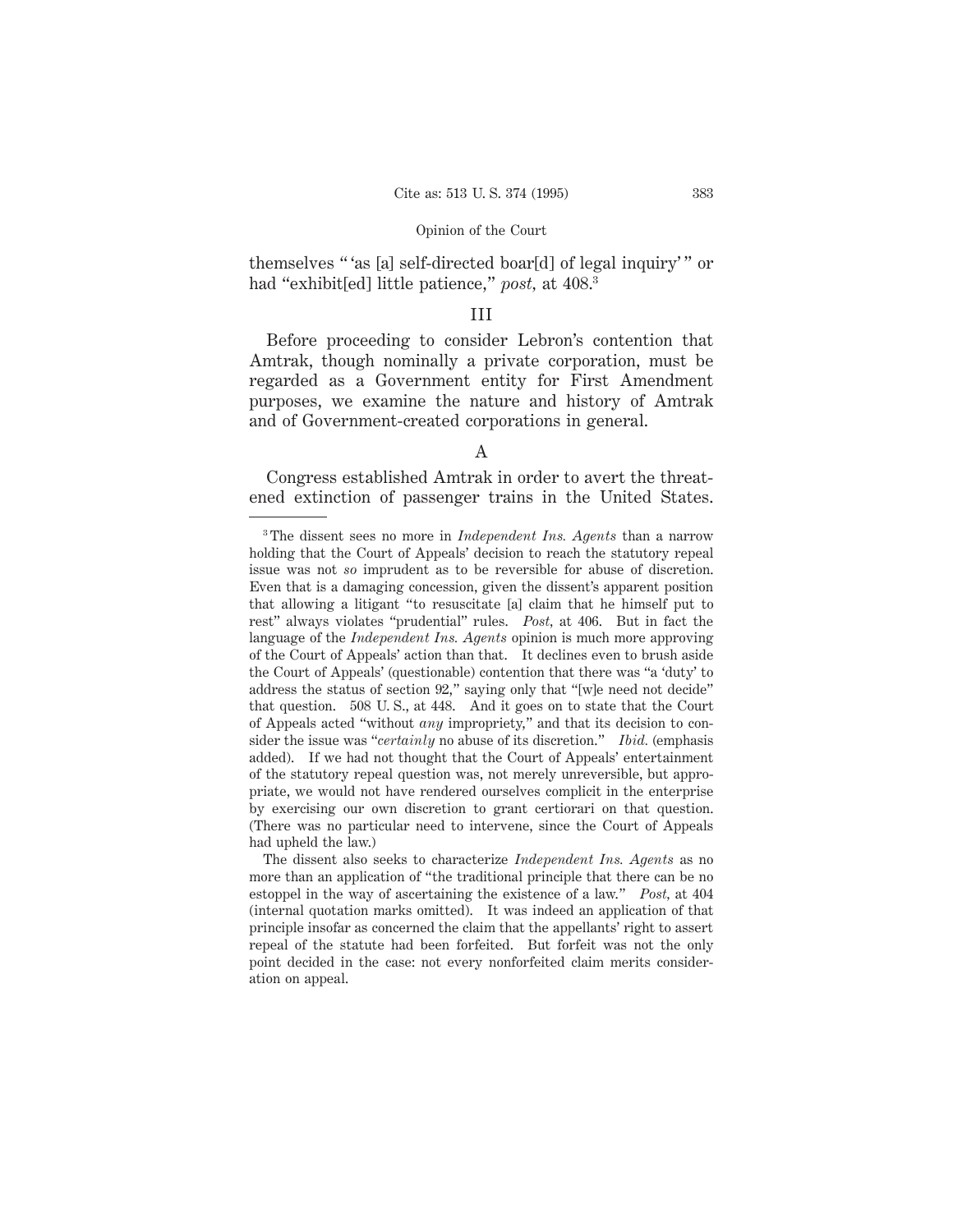# 384 LEBRON *v.* NATIONAL RAILROAD PASSENGER CORPORATION

# Opinion of the Court

The statute that created it begins with the congressional finding, redolent of provisions of the Interstate Commerce Act, see, *e. g.,* 49 U. S. C. §§ 10901, 10903, 10922 (1988 ed. and Supp. V), that "the *public convenience and necessity* require the continuance and improvement" of railroad passenger service. Rail Passenger Service Act of 1970 (RPSA), § 101, 84 Stat. 1328 (emphasis added). In the current version of the RPSA, 45 U. S. C. § 501 *et seq.* (1988 ed. and Supp. V), the congressional findings are followed by a section entitled "Goals," which begins, "The Congress hereby establishes the following goals for Amtrak," and includes items of such detail as the following:

"(3) Improvement of the number of passenger miles generated systemwide per dollar of Federal funding by at least 30 percent within the two-year period beginning on October 1, 1981.

"(4) Elimination of the deficit associated with food and beverage services by September 30, 1982. .....

"(6) Operation of Amtrak trains, to the maximum extent feasible, to all station stops within 15 minutes of the time established in public timetables for such operation.

"(8) Implementation of schedules which provide a systemwide average speed of at least 60 miles per hour  $\dots$ ." § 501a.

.....

Later sections of the statute authorize Amtrak's incorporation, §§ 541–542, set forth its structure and powers, §§ 543– 545, and outline procedures under which Amtrak will relieve private railroads of their passenger-service obligations and provide intercity and commuter rail passenger service itself, §§ 561–566. See generally *National Railroad Passenger Corporation* v. *Atchison, T. & S. F. R. Co.,* 470 U. S. 451, 453–456 (1985). As initially conceived, Amtrak was to be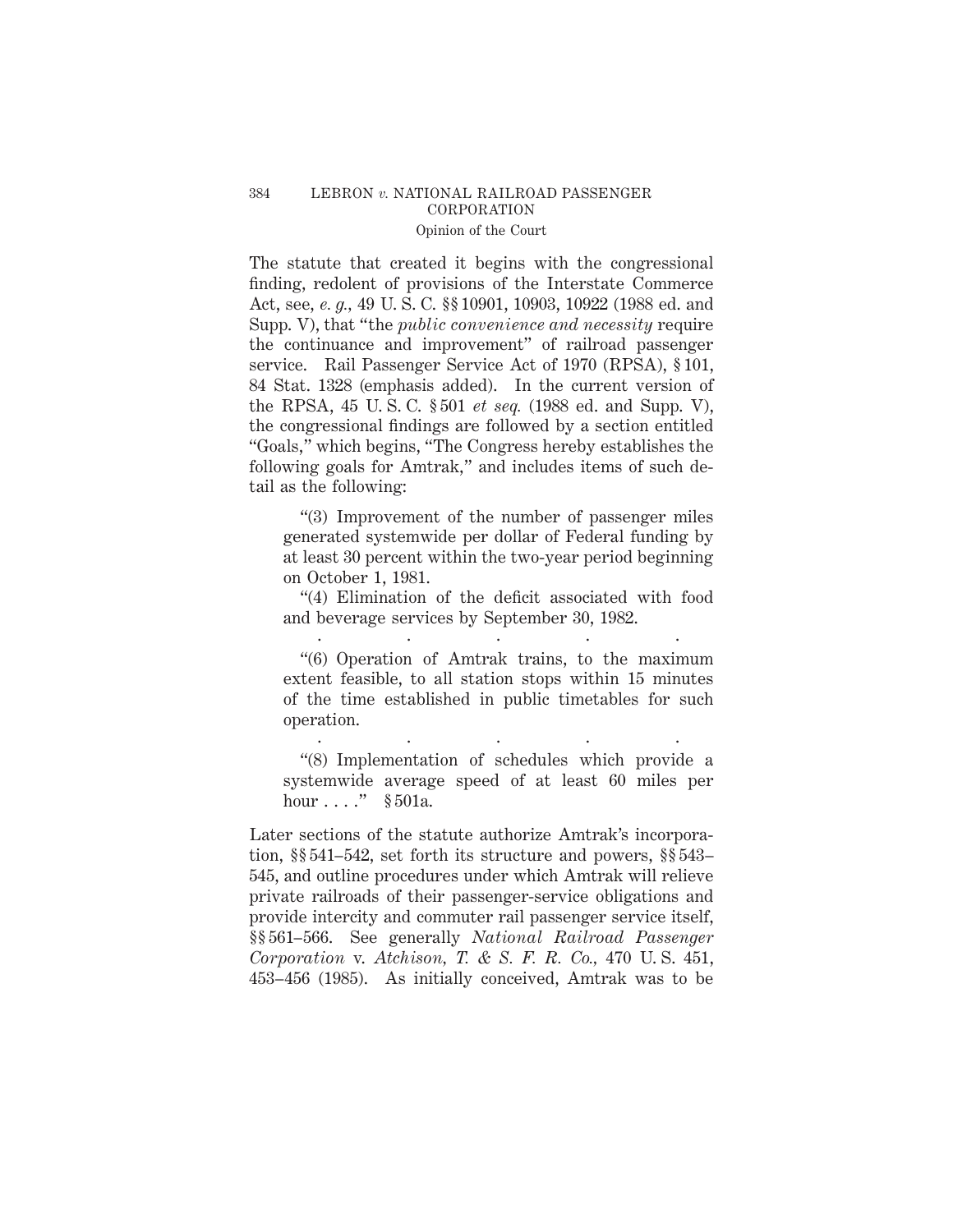"a for profit corporation," 84 Stat. 1330, but Congress later modified this language to provide, less optimistically perhaps, that Amtrak "shall be operated and managed as a for profit corporation," § 541.

Amtrak is incorporated under the District of Columbia Business Corporation Act, D. C. Code Ann. § 29–301 *et seq.* (1981 and Supp. 1994), but is subject to the provisions of that Act only insofar as the RPSA does not provide to the contrary, see § 541. It does provide to the contrary with respect to many matters of structure and power, including the manner of selecting the company's board of directors. The RPSA provides for a board of nine members, six of whom are appointed directly by the President of the United States. The Secretary of Transportation, or his designee, sits ex officio.  $\S 543(a)(1)(A)$ . The President appoints three more directors with the advice and consent of the Senate, § 543(a)(1)(C), selecting one from a list of individuals recommended by the Railway Labor Executives Association, § 543(a)(1)(C)(i), one "from among the Governors of States with an interest in rail transportation,"  $\S 543(a)(1)(C)(ii)$ , and one as a "representative of business with an interest in rail transportation,"  $$543(a)(1)(C)(iii)$ . These directors serve 4-year terms.  $$543(a)(2)(A)$ . The President appoints two additional directors without the involvement of the Senate, choosing them from a list of names submitted by various commuter rail authorities.  $\S 543(a)(1)(D)$ . These directors serve 2-year terms. § 543(a)(2)(B). The holders of Amtrak's preferred stock select two more directors, who serve 1-year terms.  $$543(a)(1)(E)$ . Since the United States presently holds all of Amtrak's preferred stock, which it received (and still receives) in exchange for its subsidization of Amtrak's perennial losses, see § 544(c), the Secretary of Transportation selects these two directors. The ninth member of the board is Amtrak's president,  $\S 543(a)(1)(B)$ , who serves as the chairman of the board,  $\S 543(a)(4)$ , is selected by the other eight directors, and serves at their pleasure, § 543(d).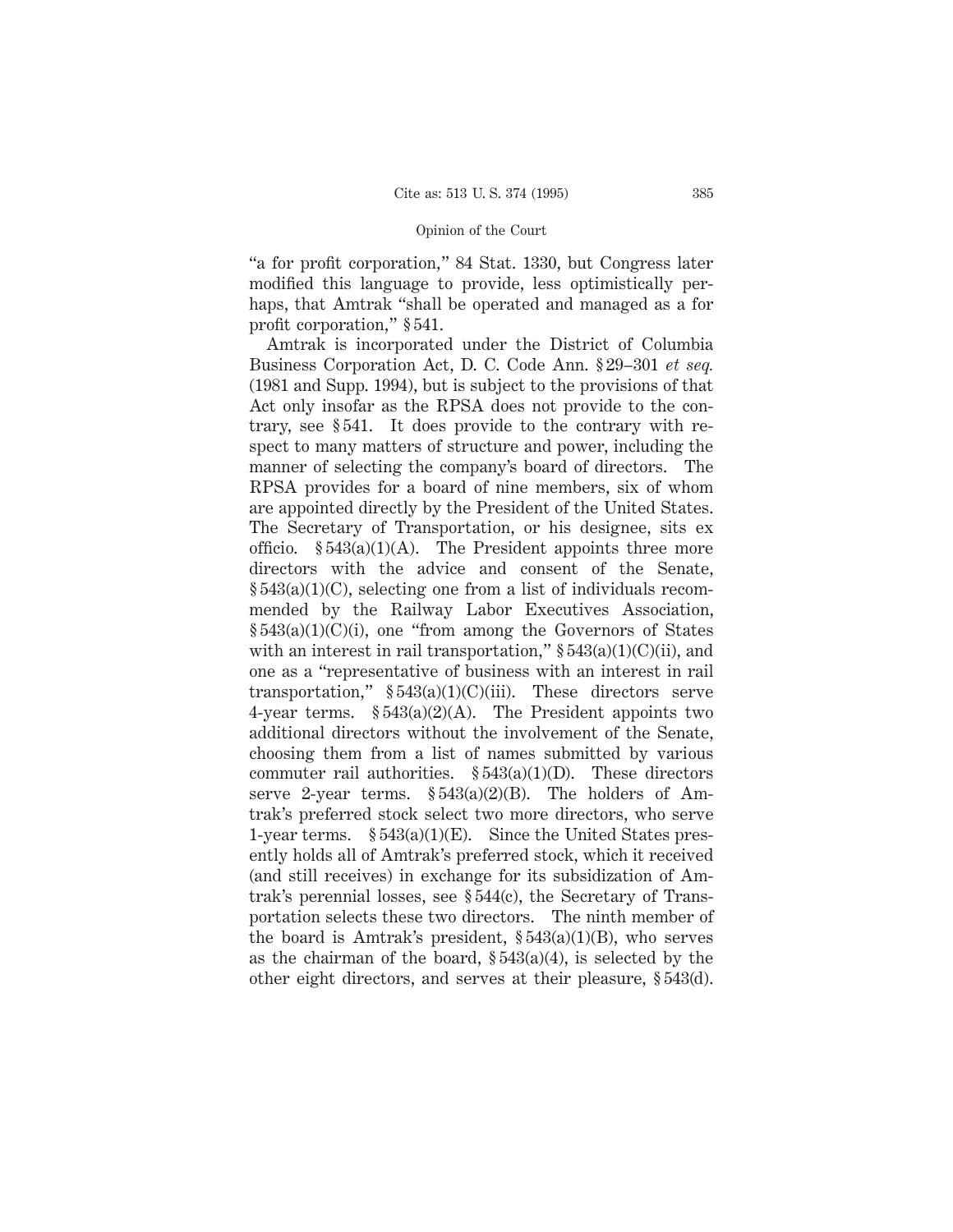## 386 LEBRON *v.* NATIONAL RAILROAD PASSENGER CORPORATION Opinion of the Court

Amtrak's four private shareholders have not been entitled to vote in selecting the board of directors since 1981.4

By § 548 of the RPSA, Amtrak is required to submit three different annual reports to the President and Congress. One of these, a "report on the effectiveness of this chapter in meeting the requirements for a balanced national transportation system, together with any legislative recommendations," is made part of the Department of Transportation's annual report to Congress. § 548(c).

B

Amtrak is not a unique, or indeed even a particularly unusual, phenomenon. In considering the question before us, it is useful to place Amtrak within its proper context in the long history of corporations created and participated in by the United States for the achievement of governmental objectives.

The first was the Bank of the United States, created by the Act of Feb. 25, 1791, ch. 10, 1 Stat. 191, which authorized the United States to subscribe 20 percent of the corporation's stock, *id.,* at 196. That Bank expired pursuant to the terms of its authorizing Act 20 years later. A second Bank of the United States, the bank of *McCulloch* v. *Maryland,* 4 Wheat. 316 (1819), and *Osborn* v. *Bank of United States,* 9 Wheat. 738 (1824), was incorporated by the Act of April 10, 1816, 3

<sup>4</sup> Originally, Amtrak's board comprised 15 directors: 7 selected by the shareholders and 8 (one of whom had to be the Secretary of Transportation) appointed by the President of the United States. See RPSA §§ 303(a) and (c), 84 Stat. 1330–1331. In 1973, Congress increased the number of directors to 17, the number of Presidential appointees to 9, and made the Secretary of Transportation a director ex officio. See Amtrak Improvement Act of 1973, § 3(a), 87 Stat. 548. In 1976, the number of Presidential appointees (apart from the Secretary of Transportation) was reduced to eight and Amtrak's president made a director ex officio. See Rail Transportation Improvement Act, § 103, 90 Stat. 2615. Amtrak's board was given its current size and membership in 1981. See Omnibus Budget Reconciliation Act of 1981, § 1174, 95 Stat. 689.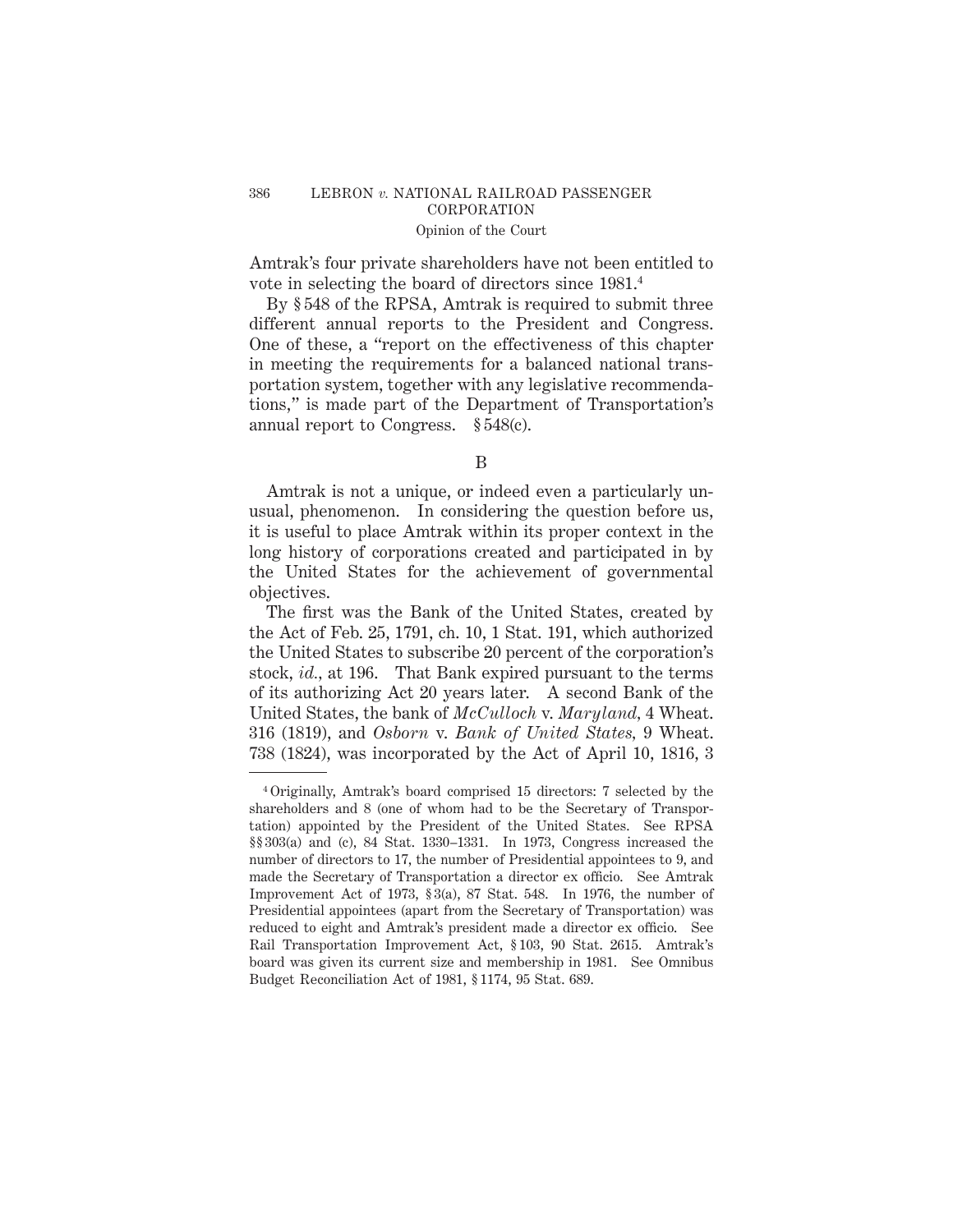Stat. 266, which provided that the United States would subscribe 20 percent of the Bank's capital stock, *ibid.,* and in addition that the President would appoint, by and with the advice and consent of the Senate, 5 of the Bank's 25 directors, the rest to be elected annually by shareholders other than the United States, *id.,* at 269.

The second Bank's charter expired of its own force, despite fierce efforts by the Bank's supporters to renew it, in 1836. See generally R. Remini, Andrew Jackson and the Bank War 155–175 (1967). During the remainder of the 19th century, the Federal Government continued to charter private corporations, see, *e. g.,* Act of July 2, 1864, 13 Stat. 365 (Northern Pacific Railroad Company), but only once participated in such a venture itself: the Union Pacific Railroad, chartered in 1862 with the specification that two of its directors would be appointed by the President of the United States. Act of July 1, 1862, § 1, 12 Stat. 491. See F. Leazes, Jr., Accountability and the Business State 117, n. 8 (1987) (hereinafter Leazes).

The Federal Government's first participation in a corporate enterprise in which (as with Amtrak) it appointed a majority of the directors did not occur until the present century. In 1902, to facilitate construction of the Panama Canal, Congress authorized the President to purchase the assets of the New Panama Canal Company of France, including that company's stock holdings in the Panama Railroad Company, a private corporation chartered in 1849 by the State of New York. See Act of June 28, 1902, 32 Stat. 481; see also General Accounting Office, Reference Manual of Government Corporations, S. Doc. No. 86, 79th Cong., 1st Sess., 176 (1945) (hereinafter GAO Corporation Manual). The United States became the sole shareholder of the Panama Railroad, and continued to operate it under its original charter, with the Secretary of War, as the holder of the stock, electing the Railroad's 13 directors. *Id.,* at 177; Joint Committee on Reduction of Nonessential Federal Expenditures, Reduction of Nonessential Federal Expenditures, S. Doc. No. 227,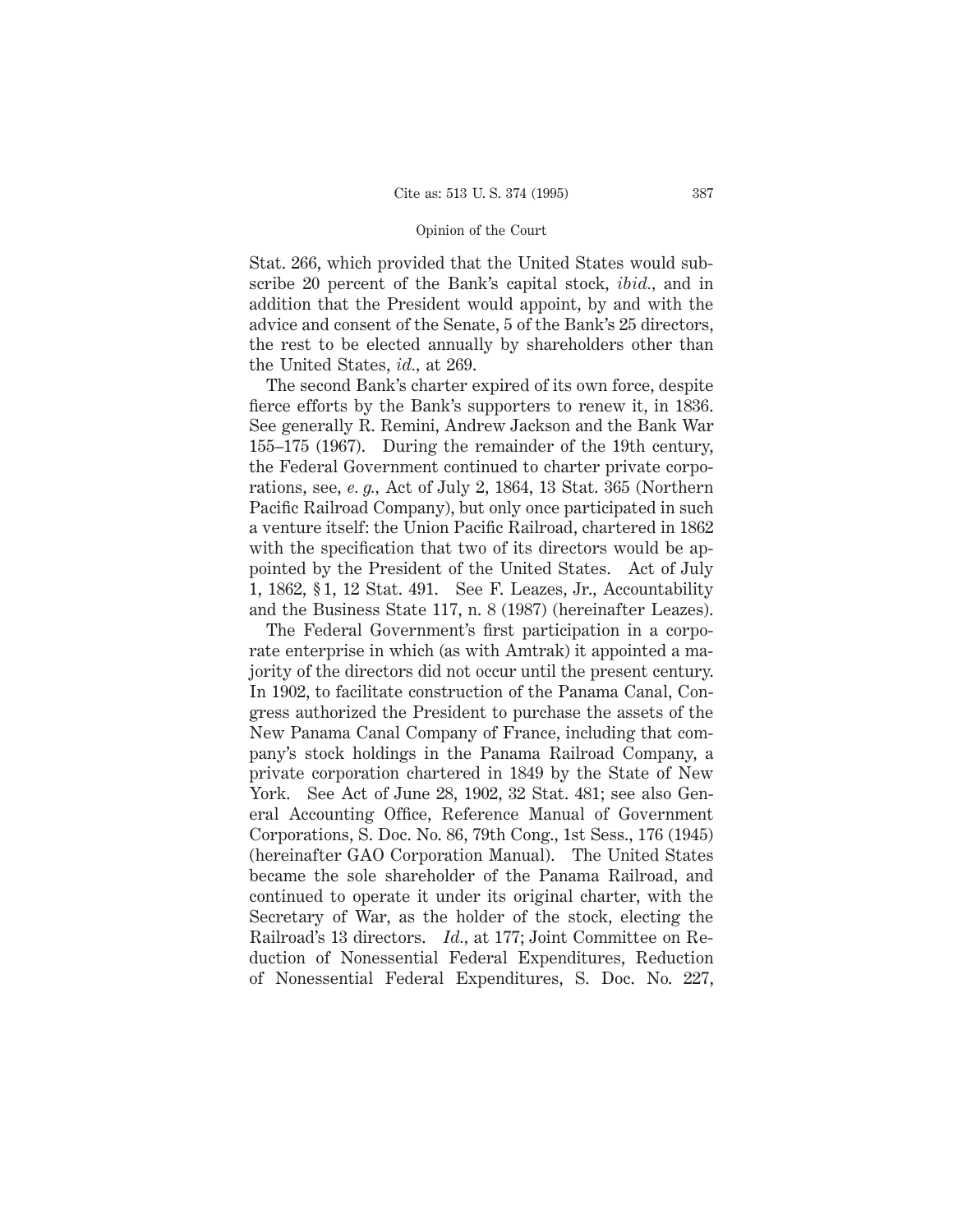78th Cong., 2d Sess., 20 (1944) (hereinafter Reduction of Expenditures).

The first large-scale use of Government-controlled corporations came with the First World War. In 1917 and 1918, Congress created, among others, the United States Grain Corporation, the United States Emergency Fleet Corporation, the United States Spruce Production Corporation, and the War Finance Corporation. See Leazes 20. These entities were dissolved after the war ended. See Reduction of Expenditures 1.

The Great Depression brought the next major group of Government corporations, which proved to be more enduring. These were primarily directed to stabilizing the economy and to making distress loans to farms, homeowners, banks, and other enterprises. See R. Moe, CRS Report for Congress, Administering Public Functions at the Margins of Government: The Case of Federal Corporations 6–7 (1983). The Reconstruction Finance Corporation (RFC), to take the premier example, was initially authorized to make loans to banks, insurance companies, railroads, land banks, and agricultural credit organizations, including loans secured by the assets of failed banks. See Act of Jan. 22, 1932, § 5, 47 Stat. 6–7. The Federal Deposit Insurance Corporation (FDIC), was established to hold and liquidate the assets of failed banks, and to insure bank deposits. See Act of June 16, 1933, ch. 89, § 8, 48 Stat. 168, as amended, 12 U. S. C. § 1811 *et seq.* (1988 ed. and Supp. V). And a few corporations, such as the Tennessee Valley Authority (TVA), brought the Government into the commercial sale of goods and services. See Act of May 18, 1933, ch. 32, 48 Stat. 58, as amended, 16 U. S. C. § 831 *et seq.* (1988 ed. and Supp. V).

The growth of federal corporations during the Depression and the World War II era was not limited to the numerous entities specifically approved by Congress. In 1940, Congress empowered the RFC to create corporations without specific congressional authorization. See Act of June 25,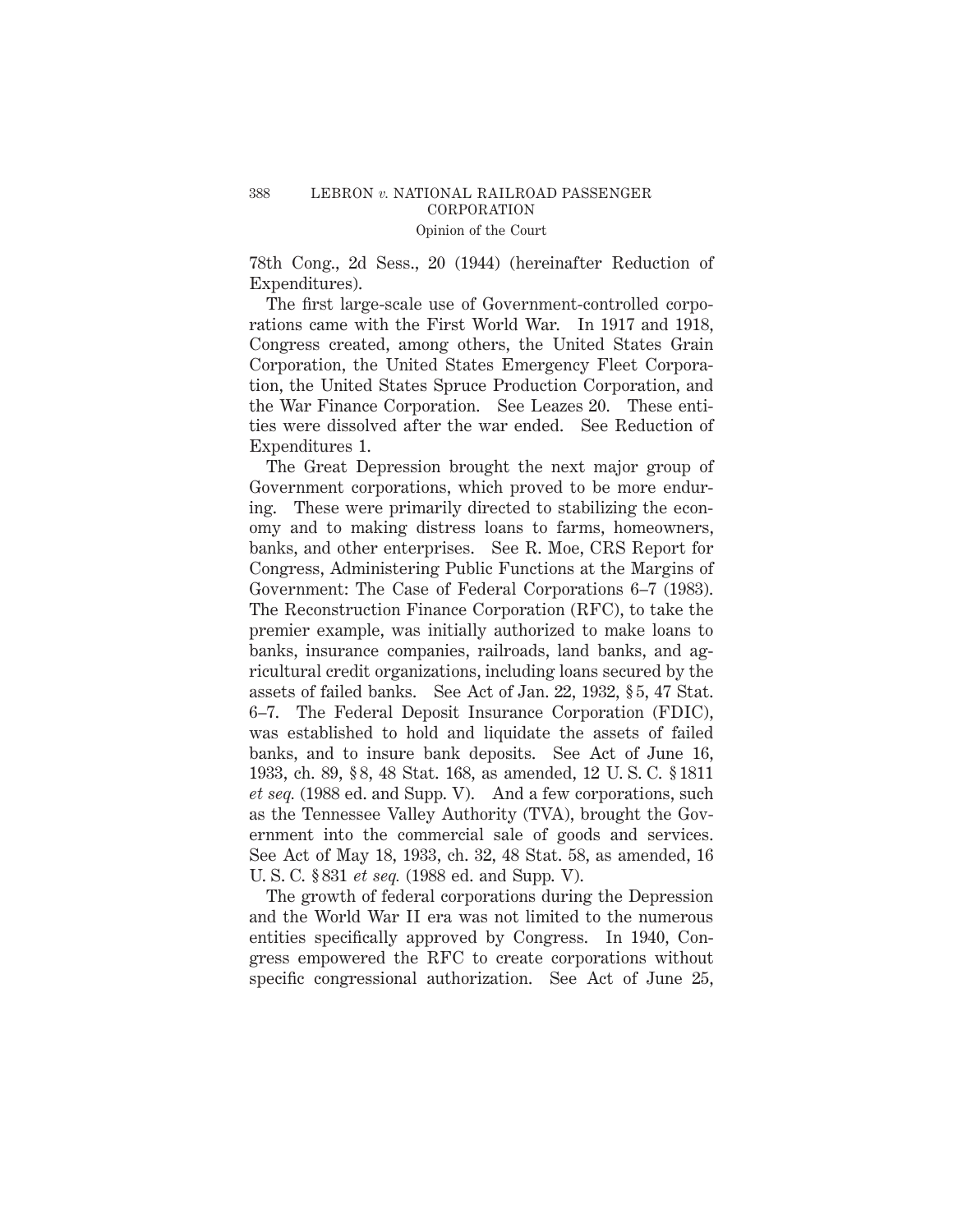1940, § 5, 54 Stat. 573–574. The RFC proceeded to do so with gusto, incorporating on its own the Defense Plant Corporation, the Defense Supplies Corporation, the Metals Reserve Company (which itself created several subsidiaries), the Petroleum Reserves Corporation, the Rubber Development Corporation, and the War Damage Corporation, among others. See GAO Corporation Manual 32, 38, 169, 182, 219, 279. Other corporations were formed, sometimes under state law, without even the general congressional authorization granted the RFC. For example, the Defense Homes Corporation was organized under Maryland law by the Secretary of the Treasury, using emergency funds allocated to the President, *id.,* at 28 ("It is not clear what, if any, specific Federal statutory authority was relied upon for the creation of the Defense Homes Corporation"); and the Tennessee Valley Associated Cooperatives, Inc., was chartered under Tennessee law by the TVA, *id.,* at 244 ("There has been found no Federal statute specifically authorizing the Board of Directors of the Tennessee Valley Authority to organize a corporation"). By 1945, the General Accounting Office's Reference Manual of Government Corporations listed 58 government corporations, with total assets (in 1945 dollars) of \$29.6 billion. See *id.,* at iii, v–vi.

By the end of World War II, Government-created and -controlled corporations had gotten out of hand, in both their number and their lack of accountability. Congress moved to reestablish order in the Government Corporation Control Act (GCCA), 59 Stat. 597, as amended, 31 U. S. C. § 9101 *et seq.* (1988 ed. and Supp. V). See Pritchett, The Government Corporation Control Act of 1945, 40 Am. Pol. Sci. Rev. 495 (1946). The GCCA required that specified corporations, both wholly owned and partially owned by the Government, be audited by the Comptroller General. See 59 Stat. 599, 600. Additionally, the wholly owned corporations were required, for the first time, to submit budgets which would be included in the budget submitted annually to Congress by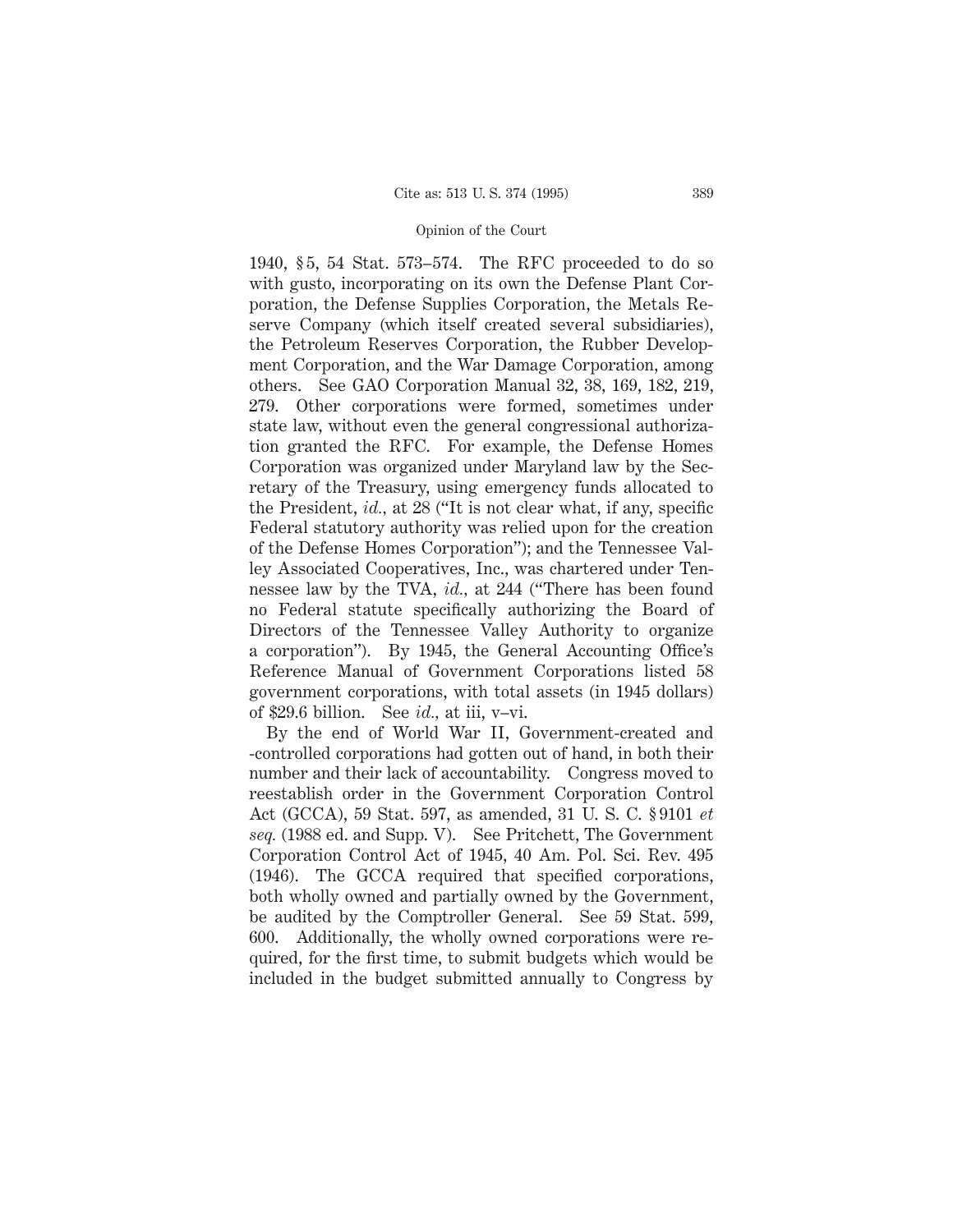the President. *Id.,* at 598; see also Leazes 22–23. The GCCA also ordered the dissolution or liquidation of all government corporations created under state law, except for those that Congress should act to reincorporate; and prohibited creation of new Government corporations without specific congressional authorization. 59 Stat. 602; cf. 31 U. S. C. § 9102.

Thus, in the years immediately following World War II, many Government corporations were dissolved, and to our knowledge only one, the Saint Lawrence Seaway Development Corporation, was created. See Leazes 25, 27. In the 1960's, however, the allure of the corporate form was felt again, and new entities proliferated. Many of them followed the traditional model, often explicitly designated as Government agencies and located within the existing Government structure. See, *e. g.,* Foreign Assistance Act of 1969, § 105, 83 Stat. 809 (creating the Overseas Private Investment Corporation as "an agency of the United States under the policy guidance of the Secretary of State"), as amended, 22 U. S. C. § 2191 *et seq.* (1988 ed. and Supp. V). Beginning in 1962, however, the Government turned to sponsoring corporations that it specifically designated *not* to be agencies or establishments of the United States Government, and declined to subject to the control mechanisms of the GCCA. The first of these, the Communications Satellite Corporation (Comsat), was incorporated under the District of Columbia Business Corporation Act, D. C. Code Ann. § 29–301 *et seq.* (1981 and Supp. 1994), see 47 U. S. C. § 731 *et seq.,* with the purpose of entering the private sector, but doing so with Governmentconferred advantages, see Moe, *supra,* at 22. Comsat was capitalized entirely with private funds. See Seidman, Government-sponsored Enterprise in the United States, in The New Political Economy: The Public Use of the Private Sector 92 (B. Smith ed. 1975). In contrast to the corporations that had in the past been deemed part of the Government, Comsat's board was to be controlled by its private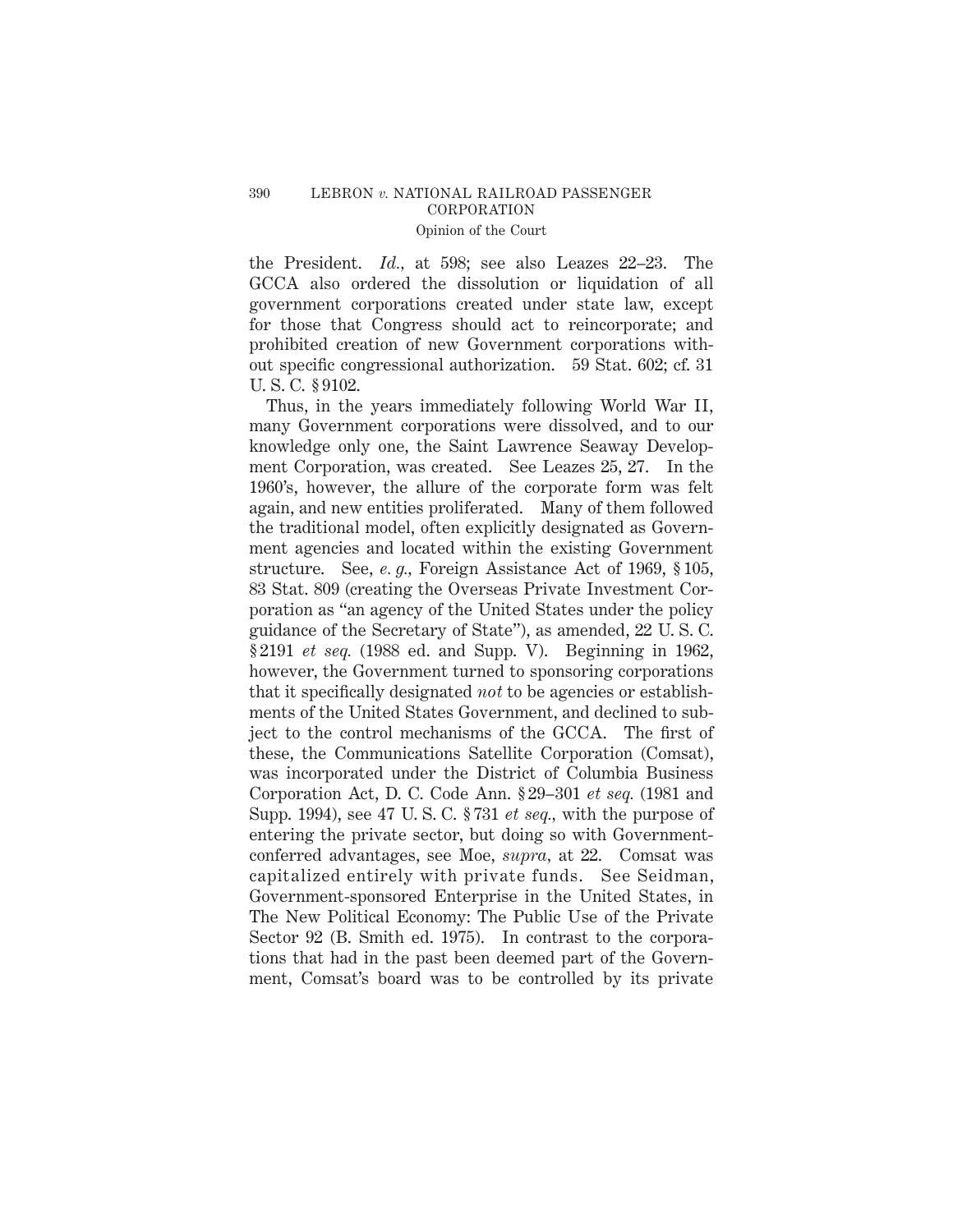shareholders; only 3 of its 15 directors were appointed by the President, § 733(a).

The Comsat model, which was seen as allowing the Government to act unhindered by the restraints of bureaucracy and politics, see Moe, CRS Report, at 22, 24, was soon followed in creating other corporations. But some of these new "private" corporations, though said by their charters not to be agencies or instrumentalities of the Government, see, *e. g.,* 47 U. S. C. § 396(b) (Corporation for Public Broadcasting (CPB)); 42 U. S. C. § 2996d(e)(1) (Legal Services Corporation (LSC)), and though not subjected to the restrictions of the GCCA, were (unlike Comsat) managed by boards of directors on which Government appointees had not just a few votes but voting control. See Public Broadcasting Act of 1967, § 201, 81 Stat. 369 (CPB's entire board appointed by President); Legal Services Corporation Act of 1974, § 2, 88 Stat. 379 (same for LSC).

Amtrak is yet another variation upon the Comsat theme. Like Comsat, CPB, and LSC, its authorizing statute declares that it "will not be an agency or establishment of the United States Government." 84 Stat. 1330; see 45 U. S. C. § 541. Unlike Comsat, but like CPB and LSC, its board of directors is controlled by Government appointees. And unlike all three of those "private" corporations, it *has* been added to the list of corporations covered by the GCCA, see 31 U. S. C. § 9101 (1988 ed. and Supp. V). As one perceptive observer has concluded with regard to the post-Comsat Governmentsponsored "private" enterprises:

"There is no valid basis for distinguishing between many government-sponsored enterprises and other types of government activities, except for the fact that they are designed [designated?] by law as 'not an agency and instrumentality of the United States Government.' Comparable powers and immunities could be granted to such agencies without characterizing them as nongovernment." Seidman, *supra,* at 93.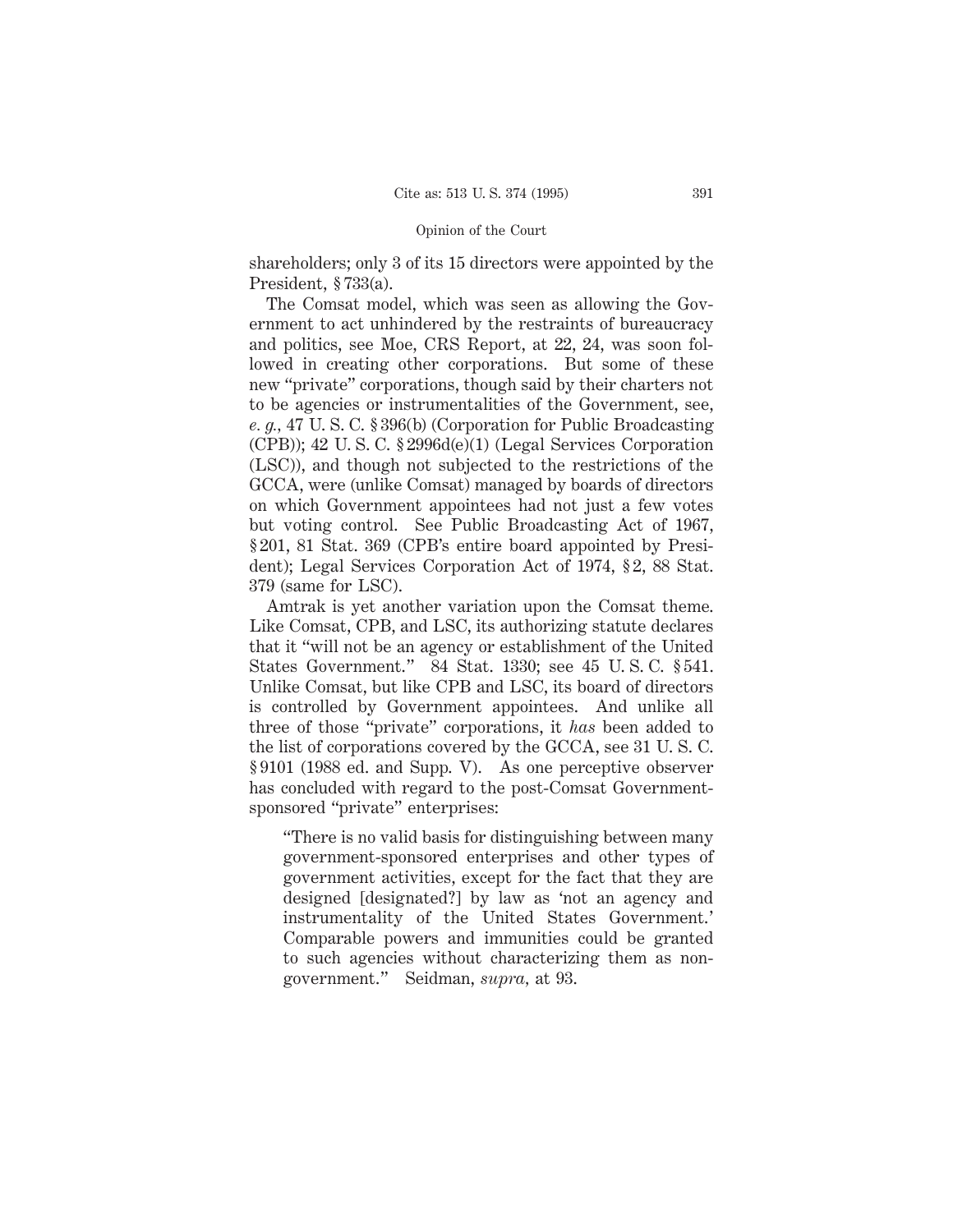## 392 LEBRON *v.* NATIONAL RAILROAD PASSENGER CORPORATION Opinion of the Court

## IV

Amtrak claims that, whatever its relationship with the Federal Government, its charter's disclaimer of agency status prevents it from being considered a Government entity in the present case. This reliance on the statute is misplaced. Section 541 is assuredly dispositive of Amtrak's status as a Government entity for purposes of matters that are within Congress's control—for example, whether it is subject to statutes that impose obligations or confer powers upon Government entities, such as the Administrative Procedure Act, 5 U. S. C. § 551 *et seq.* (1988 ed. and Supp. V), the Federal Advisory Committee Act, 5 U. S. C. App. § 1 *et seq.,* and the laws governing Government procurement, see 41 U. S. C. § 5 *et seq.* (1988 ed. and Supp. V). And even beyond that, we think § 541 can suffice to deprive Amtrak of all those inherent powers and immunities of Government agencies that it is within the power of Congress to eliminate. We have no doubt, for example, that the statutory disavowal of Amtrak's agency status deprives Amtrak of sovereign immunity from suit, see *Sentner* v. *Amtrak,* 540 F. Supp. 557, 560 (NJ 1982), and of the ordinarily presumed power of Government agencies authorized to incur obligations to pledge the credit of the United States, see, *e. g., Debt Obligations of Nat. Credit Union Admin.,* 6 Op. Off. Legal Counsel 262, 264 (1982). But it is not for Congress to make the final determination of Amtrak's status as a Government entity for purposes of determining the constitutional rights of citizens affected by its actions. If Amtrak is, by its very nature, what the Constitution regards as the Government, congressional pronouncement that it is not such can no more relieve it of its First Amendment restrictions than a similar pronouncement could exempt the Federal Bureau of Investigation from the Fourth Amendment. The Constitution constrains governmental action "by whatever instruments or in whatever modes that action may be taken." *Ex parte Virginia,* 100 U. S. 339, 346–347 (1880). And under whatever congres-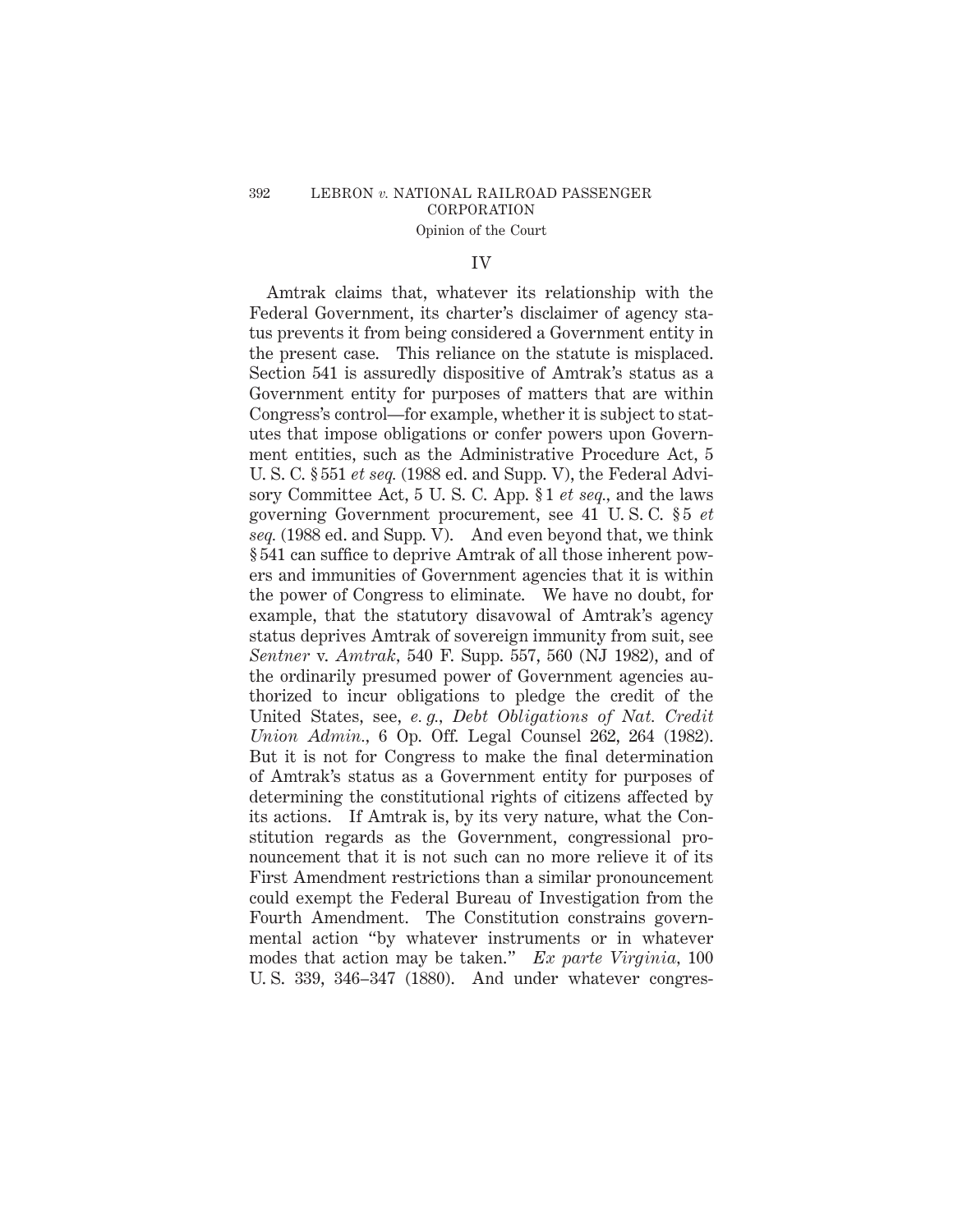sional label. As we said of the Reconstruction Finance Corporation in deciding whether debts owed it were owed the United States Government: "That the Congress chose to call it a corporation does not alter its characteristics so as to make it something other than what it actually is  $\dots$ ." *Cherry Cotton Mills, Inc.* v. *United States,* 327 U. S. 536, 539 (1946).

Amtrak points to two of our opinions that characterize Amtrak as a nongovernmental entity. The first is *National Railroad Passenger Corporation* v. *Boston & Maine Corp.,* 503 U. S. 407, 410 (1992), which describes the corporation as "not an agency or instrumentality of the United States Government." But the governmental or nongovernmental nature of Amtrak had no conceivable relevance to the issues before the Court in *Boston & Maine.* The quoted characterization, similar to that contained in the statute, was merely set forth at the beginning of the opinion, in describing the factual background of the case. It is hard to imagine weaker dictum.

The second case is *National Railroad Passenger Corporation* v. *Atchison, T. & S. F. R. Co.,* 470 U. S. 451 (1985). There the governmental character of Amtrak *was* marginally relevant. The railroads opposing Amtrak in the case argued that a subsequent statute reneging on the Government's *own* obligations was subject to a "more rigorous standard of review" under the Due Process Clause than a statute impairing private contractual obligations. *Id.,* at 471. The Court said it did not have to consider that question because the contracts in question were "not between the railroads and the United States but simply between the railroads and the nongovernmental corporation, Amtrak." *Id.,* at 470. But it develops, later in the opinion, that the Court would not have had to consider that question anyway, since it concluded that the contracts (whether those of the United States or not) did not incur the obligation alleged. The effect of the apparent reliance upon Amtrak's nongov-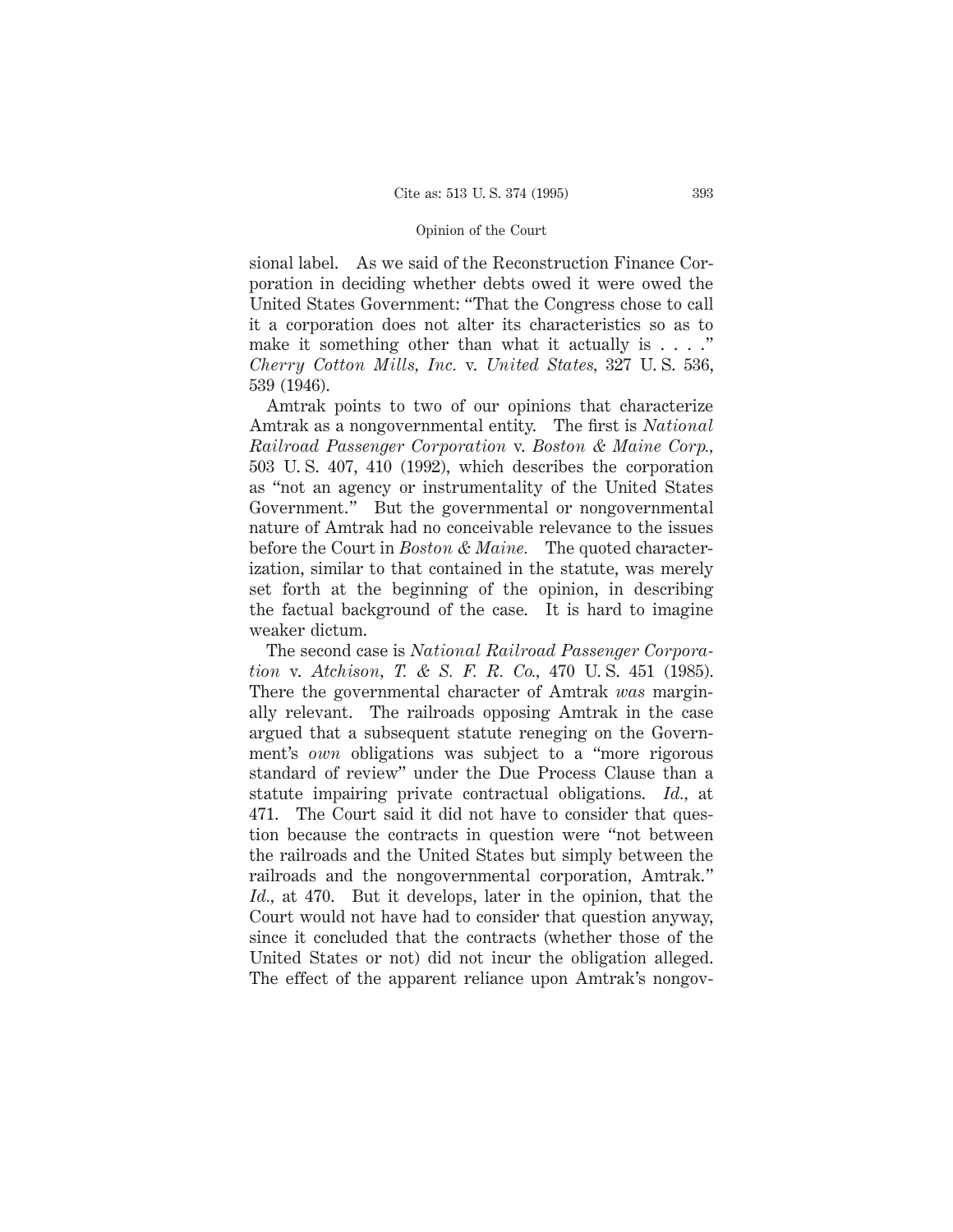# 394 LEBRON *v.* NATIONAL RAILROAD PASSENGER CORPORATION

# Opinion of the Court

ernmental character was *at most* to enable the Court to make, later in the opinion, without applying the "more rigorous standard" urged by the railroads, the superfluous argument that "[e]ven were the Court of Appeals correct that the railroads have a private contractual right . . . we disagree with the Court of Appeals' conclusion that the Due Process Clause limited Congress' power to [affect that right as it did]." *Id.,* at 476. Moreover, for the purpose at hand in *Atchison* it was quite proper for the Court to treat Congress's assertion of Amtrak's nongovernmental status in § 541 as conclusive. As we have suggested above, even if Amtrak *is* a Government entity, § 541's disavowal of that status certainly suffices to disable that agency from incurring contractual obligations on behalf of the United States. For these reasons, we think that *Atchison*'s assumption of Amtrak's nongovernmental status (a point uncontested by the parties in the case, since it was not Amtrak's governmental character that the railroads relied upon to establish an obligation of the United States) does not bind us here.

V

The question before us today is unanswered, therefore, by governing statutory text or by binding precedent of this Court. Facing the question of Amtrak's status for the first time, we conclude that it is an agency or instrumentality of the United States for the purpose of individual rights guaranteed against the Government by the Constitution.

This conclusion seems to us in accord with public and judicial understanding of the nature of Government-created and -controlled corporations over the years. A remarkable feature of the heyday of those corporations, in the 1930's and 1940's, was that, even while they were praised for their status "as agencies separate and distinct, administratively and financially and legally, from the government itself, [which] has facilitated their adoption of commercial methods of accounting and financing, avoidance of political controls, and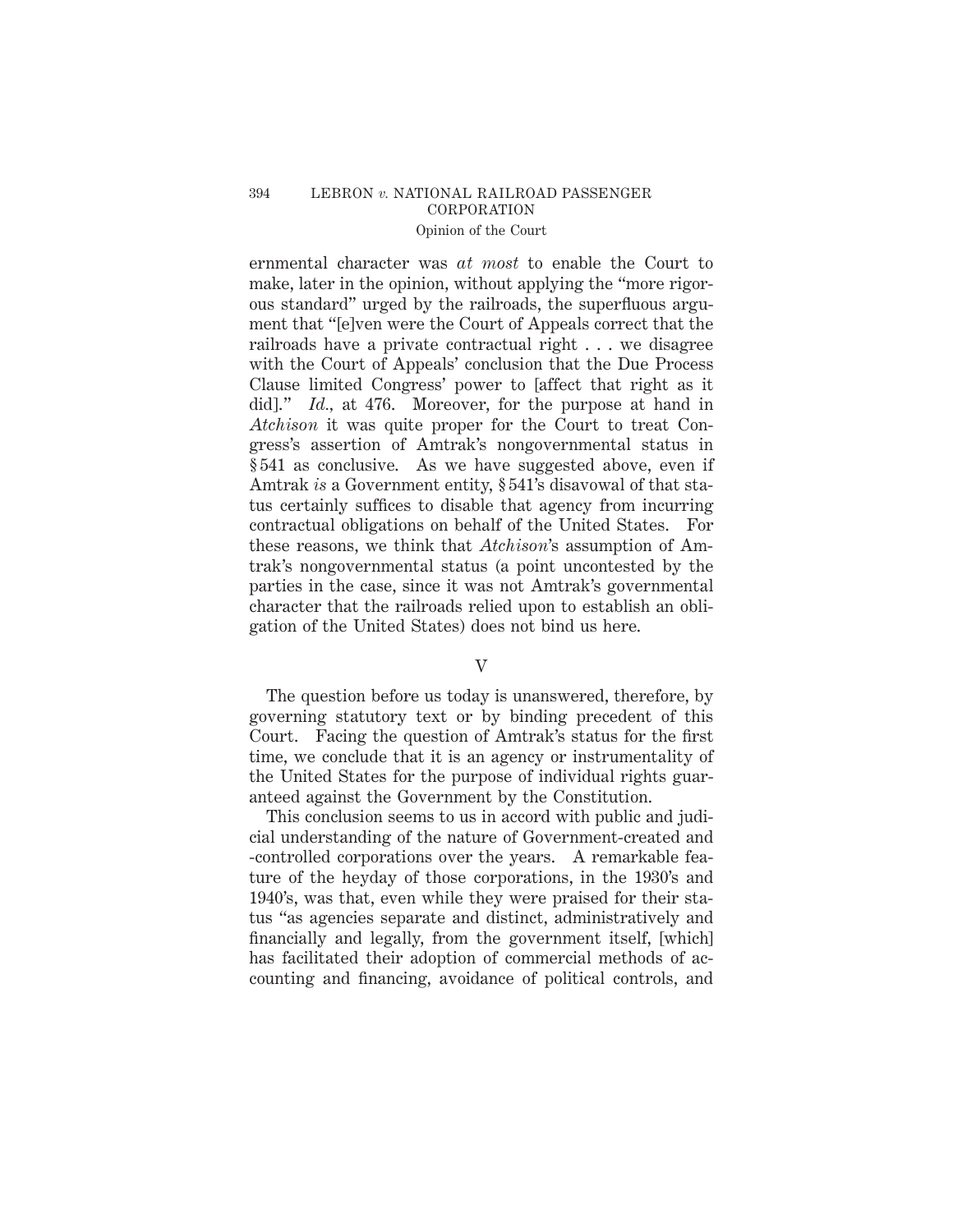utilization of regular procedures of business management," it was fully acknowledged that they were a "device" of "government," and constituted "federal corporate agencies" apart from "regular government departments." Pritchett, 40 Am. Pol. Sci. Rev., at 495. The Reference Manual of Government Corporations, prepared in 1945 by the Comptroller General, contains as one of its Tables "Corporations arranged according to supervising or interested Government department or agency," see GAO Corporation Manual x–xi. This lists the 58 then-extant Government corporations under the various departments and agencies, from the Agriculture Department to the War Department, and then concludes the list with five "Independent corporations"—analogous, one supposes, to the "independent agencies" of the Executive Branch proper. The whole tenor of the Manual is that these corporations are part of the Government.

This Court has shared that view. For example, in *Reconstruction Finance Corporation* v. *J. G. Menihan Corp.,* 312 U. S. 81 (1941), Chief Justice Hughes, writing for the Court, described the RFC, whose organic statute did not state it to be a Government instrumentality, as, nonetheless, "a corporate agency of the government," and said that "it acts as a governmental agency in performing its functions." *Id.,* at 83. In *Cherry Cotton Mills, Inc.* v. *United States,* 327 U. S. 536 (1946), we had little difficulty finding that the RFC was "an agency selected by Government to accomplish purely governmental purposes," *id.,* at 539, and was thus entitled to the benefit of a statute giving the Court of Claims jurisdiction over "counterclaims . . . on the part of the Government of the United States," 28 U. S. C. § 250(2) (1940 ed.). Likewise in *Inland Waterways Corp.* v. *Young,* 309 U. S. 517 (1940), we found that the Inland Waterways Corporation, which similarly was not specifically designated in its charter as an instrumentality of the United States, see Act of June 3, 1924, 43 Stat. 360, was an agency of the United States, so that its funds were "public moneys" for which national banks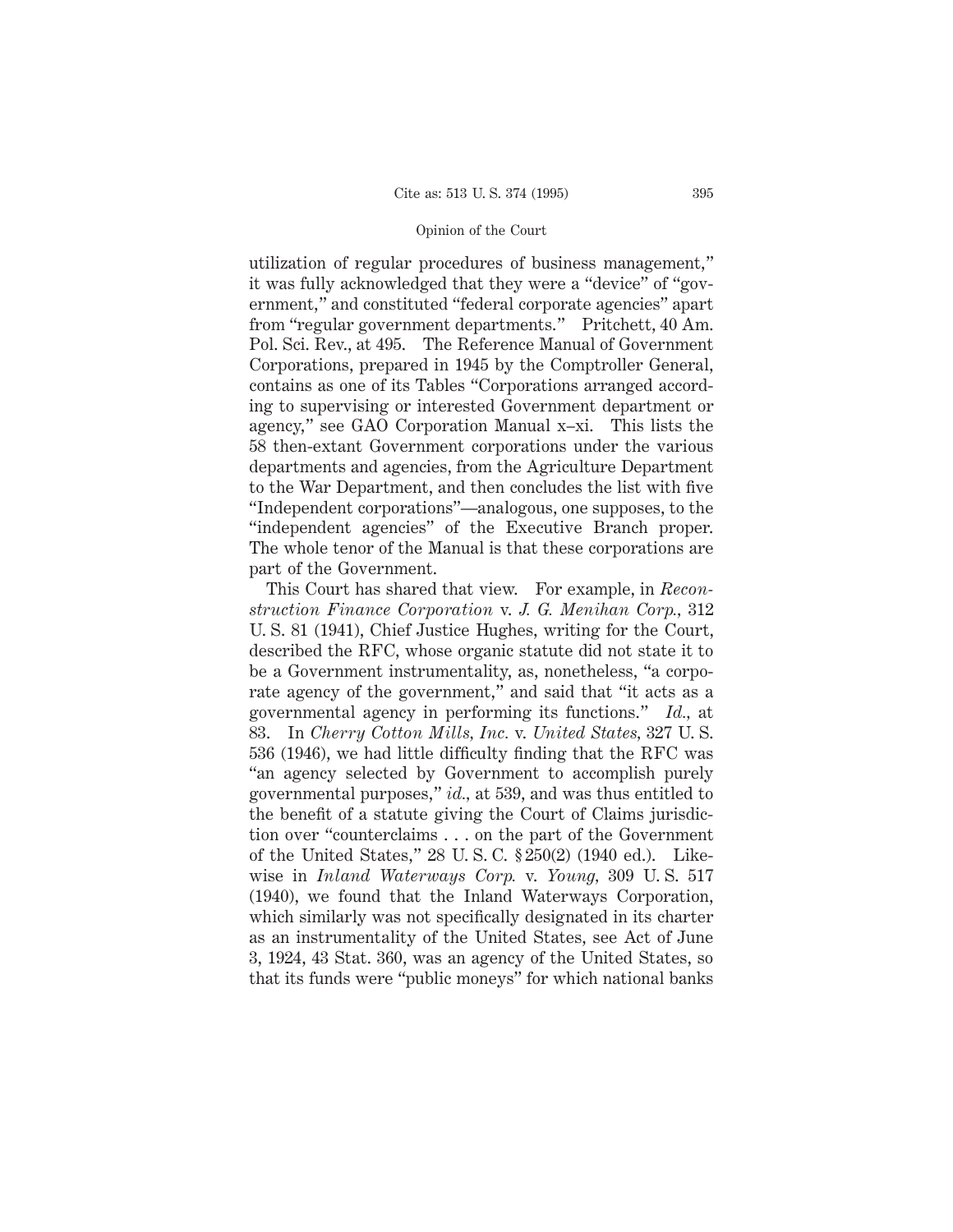# 396 LEBRON *v.* NATIONAL RAILROAD PASSENGER CORPORATION

## Opinion of the Court

could give security under § 45 of the National Bank Act of 1864, 13 Stat. 113, 309 U. S., at 523–524. Justice Frankfurter wrote for the Court:

"So far as the powers of a national bank to pledge its assets are concerned, the form which Government takes—whether it appears as the Secretary of the Treasury, the Secretary of War, or the Inland Waterways Corporation—is wholly immaterial. The motives which lead Government to clothe its activities in corporate form are entirely unrelated to the problem of safeguarding governmental deposits . . . ." *Id.,* at 523.

Even Congress itself appeared to acknowledge, at least until recent years, that Government-created and -controlled corporations were part of the Government. The GCCA, discussed above, which brought to an end the era of uncontrolled growth of Government corporations, provided that, without explicit congressional authorization, no corporation should be acquired or created by "any officer or agency of the Federal Government or by any Government corporation *for the purpose of acting as an agency or instrumentality of the United States* . . . ." § 304(a), 59 Stat. 602 (emphasis added). That was evidently intended to restrict the creation of *all* Government-controlled policy-implementing corporations, and not just some of them. And the companion provision that swept away many of the extant corporations said that no wholly owned government corporation created under state law could continue "as an agency or instrumentality of the United States," § 304(b), 59 Stat. 602. Once again, that was evidently meant to eliminate policyimplementing government ownership of *all* state corporations, and not just some of them. From the 1930's onward, many of the statutes creating Government-controlled corporations said explicitly that they were agencies or instrumentalities of the United States, see, *e. g.,* Act of June 9, 1947, § 1, 61 Stat. 130, as amended, 12 U. S. C. § 635 (creating the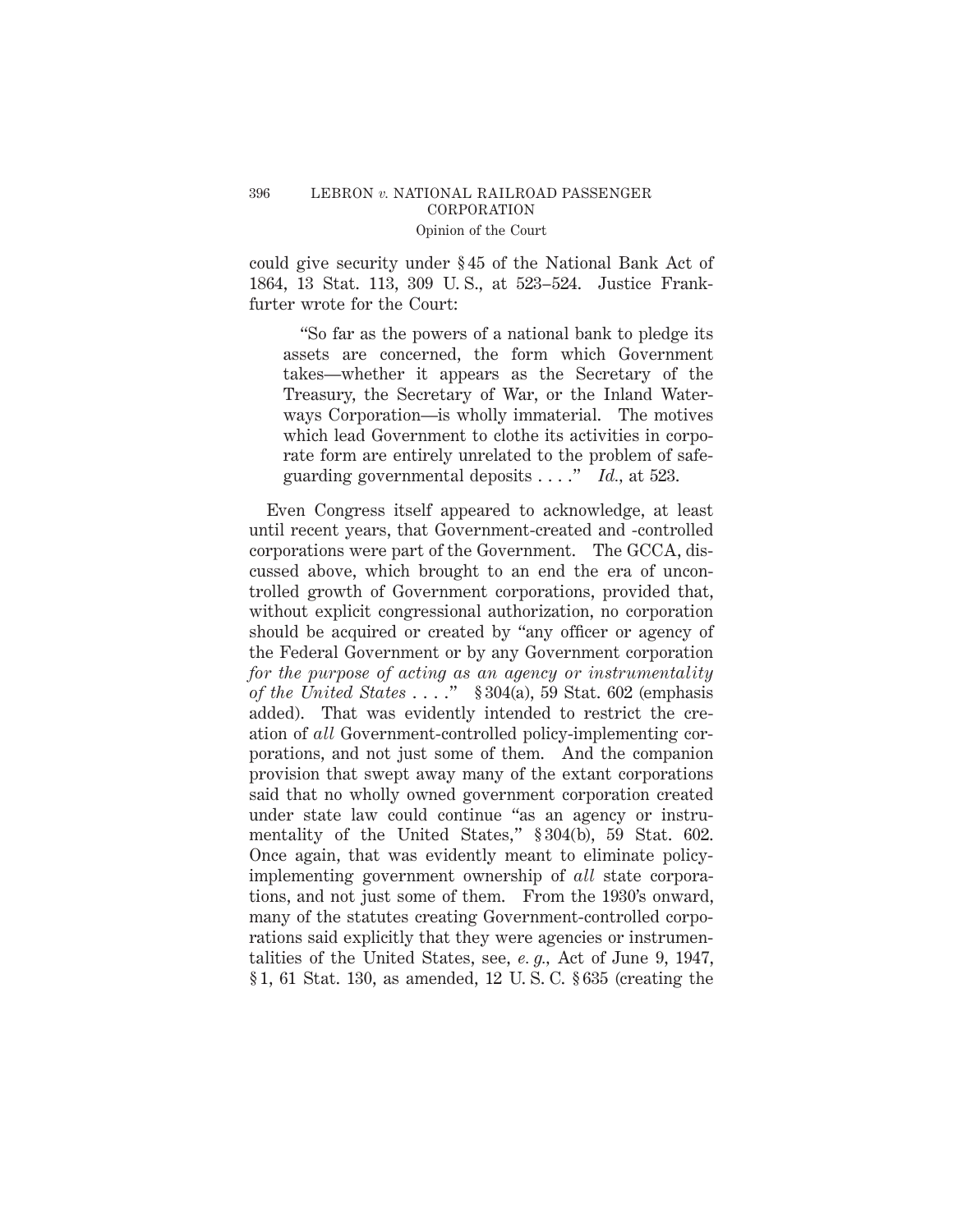Export-Import Bank of Washington as "an agency of the United States of America"); Federal Crop Insurance Act, § 503, 52 Stat. 72, 7 U. S. C. § 1503 (creating Federal Crop Insurance Corporation as "an agency of and within the Department of Agriculture"), and until 1962 none said otherwise. As we have described above, moreover, those later statutes, relatively few in number, took that statement, perhaps too uncritically, from an earlier statute pertaining to a corporation (Comsat) that was *genuinely* private and *not* Government controlled.

That Government-created and -controlled corporations are (for many purposes at least) part of the Government itself has a strong basis, not merely in past practice and understanding, but in reason itself. It surely cannot be that government, state or federal, is able to evade the most solemn obligations imposed in the Constitution by simply resorting to the corporate form. On that thesis, *Plessy* v. *Ferguson,* 163 U. S. 537 (1896), can be resurrected by the simple device of having the State of Louisiana operate segregated trains through a state-owned Amtrak. In *Pennsylvania* v. *Board of Directors of City Trusts of Philadelphia,* 353 U. S. 230 (1957) *(per curiam),* we held that Girard College, which had been built and maintained pursuant to a privately erected trust, was nevertheless a governmental actor for constitutional purposes because it was operated and controlled by a board of state appointees, which was itself a state agency. *Id.,* at 231. Amtrak seems to us an *a fortiori* case.

Amtrak was created by a special statute, explicitly for the furtherance of federal governmental goals. As we have described, six of the corporation's eight externally named directors (the ninth is named by a majority of the board itself) are appointed directly by the President of the United States—four of them (including the Secretary of Transportation) with the advice and consent of the Senate. See  $\S$ §543(a)(1)(A), (C)–(D). Although the statute restricts most of the President's choices to persons suggested by certain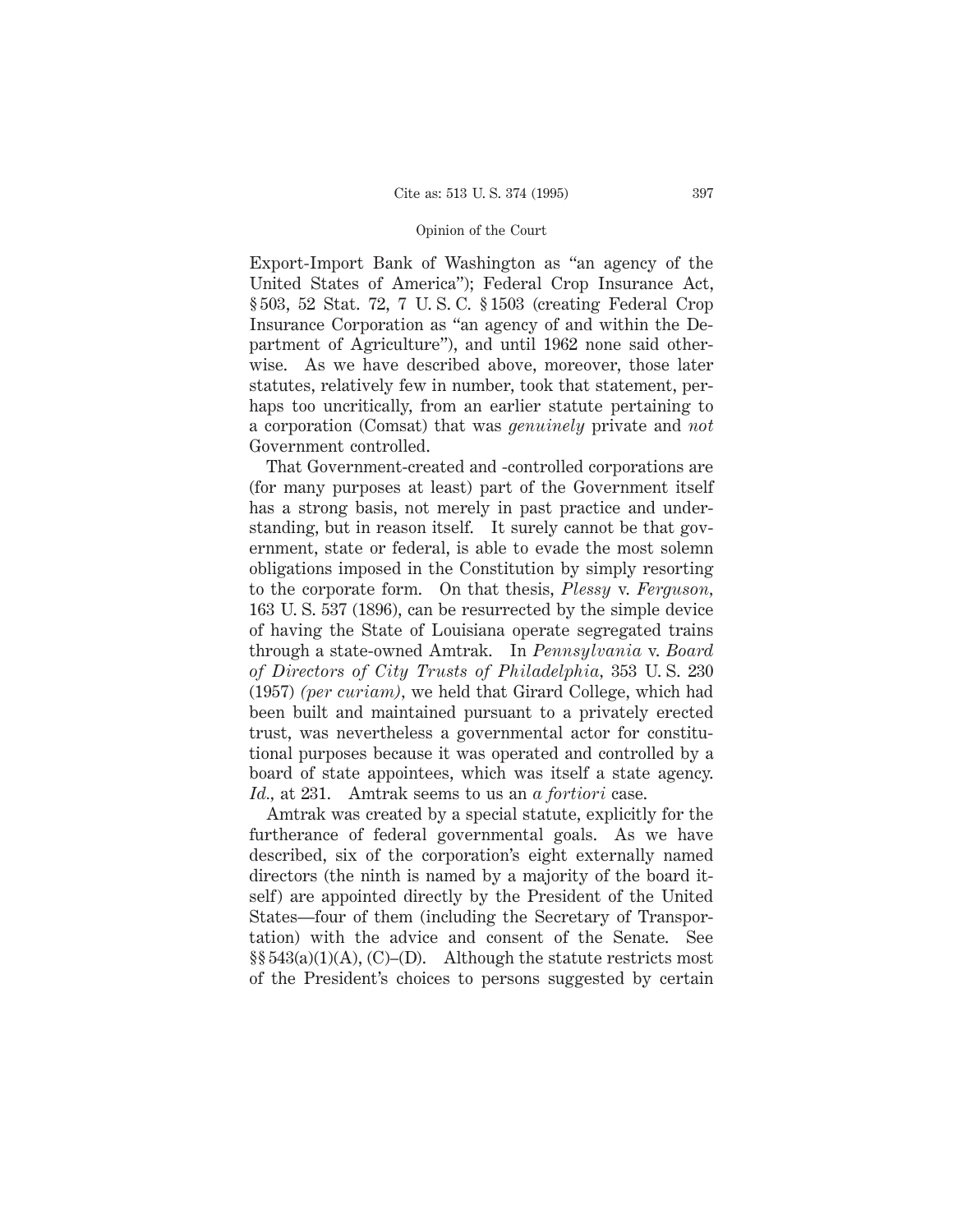# 398 LEBRON *v.* NATIONAL RAILROAD PASSENGER CORPORATION

# Opinion of the Court

organizations or persons having certain qualifications, those restrictions have been tailor-made by Congress for this entity alone. They do not in our view establish an absence of control by the Government as a whole, but rather constitute a restriction imposed by one of the political branches upon the other. Moreover, Amtrak is not merely in the temporary control of the Government (as a private corporation whose stock comes into federal ownership might be); it is established and organized under federal law for the very purpose of pursuing federal governmental objectives, under the direction and control of federal governmental appointees. It is in that respect no different from the so-called independent regulatory agencies such as the Federal Communications Commission or the Securities Exchange Commission, which are run by Presidential appointees with fixed terms. It is true that the directors of Amtrak, unlike commissioners of independent regulatory agencies, are not, by the explicit terms of the statute, removable by the President for cause, and are not impeachable by Congress. But any reduction in the immediacy of accountability for Amtrak directors vis-a` vis regulatory commissioners seems to us of minor consequence for present purposes—especially since, by the very terms of the chartering Act, Congress's "right to repeal, alter, or amend this chapter at any time is expressly reserved." 45 U. S. C. § 541.

Respondent appeals to statements this Court made in a case involving the second Bank of the United States, *Bank of United States* v. *Planters' Bank of Georgia,* 9 Wheat. 904 (1824). There we allowed the Planters' Bank, in which the State of Georgia held a noncontrolling interest, see Act of Dec. 19, 1810, § 1, reprinted in Digest of Laws of State of Georgia 34–35 (O. Prince ed. 1822); Act of Dec. 3, 1811, § 1, *id.,* at 35, to be sued in federal court despite the Eleventh Amendment, reasoning that "[t]he State does not, by becoming a corporator, identify itself with the corporation," 9 Wheat., at 907. "The government of the Union," we said,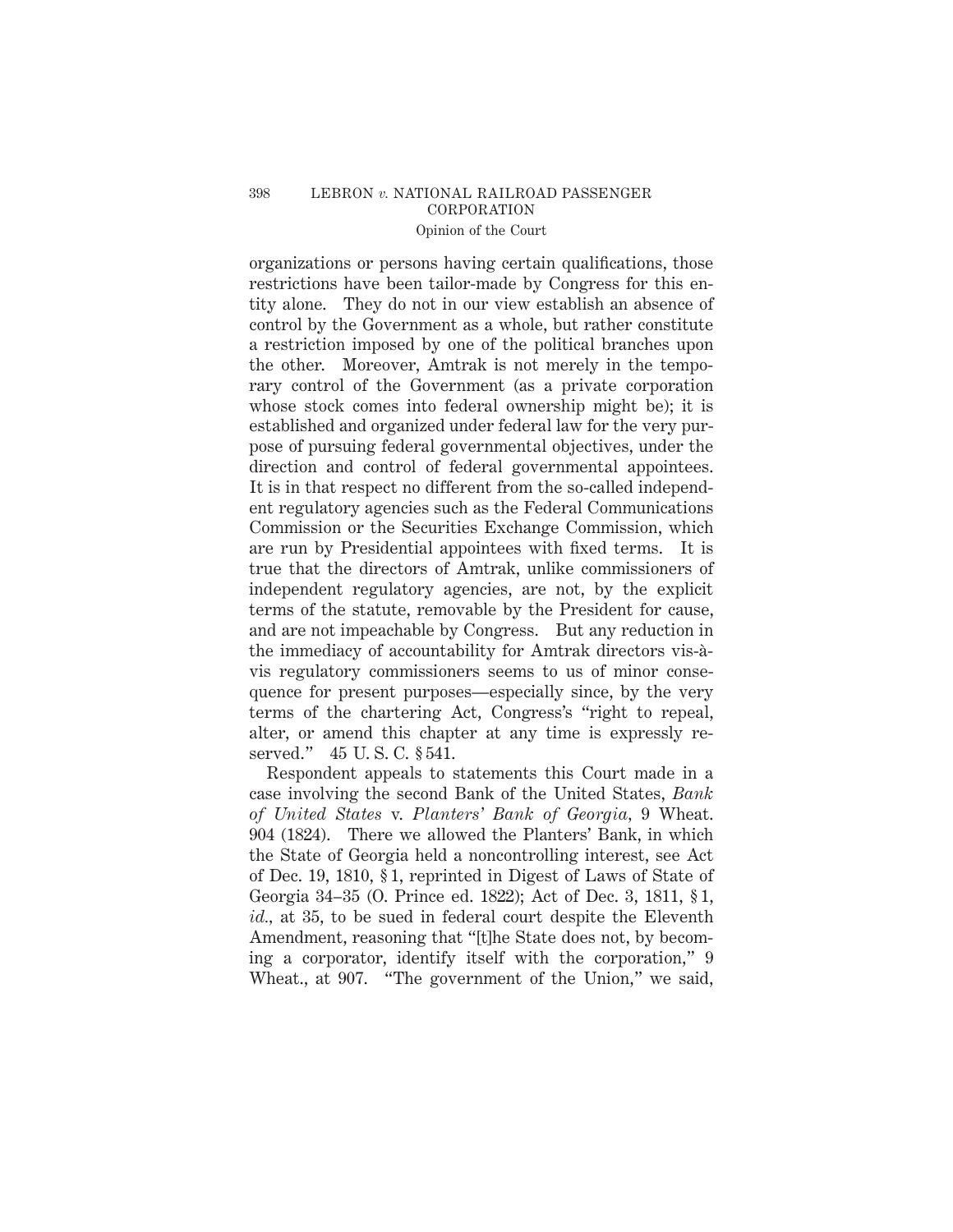"held shares in the old Bank of the United States; but the privileges of the government were not imparted by that circumstance to the bank. The United States was not a party to suits brought by or against the bank in the sense of the constitution." *Id.,* at 908. But it does not contradict those statements to hold that a corporation is an agency of the Government, for purposes of the constitutional obligations of Government rather than the "privileges of the government," when the State has specifically created that corporation for the furtherance of governmental objectives, and not merely holds some shares but controls the operation of the corporation through its appointees.

Respondent also invokes our decision in the *Regional Rail Reorganization Act Cases,* 419 U. S. 102 (1974), which found the Consolidated Rail Corporation, or Conrail, not to be a federal instrumentality, despite the President's power to appoint, directly or indirectly, 8 of its 15 directors. See *id.,* at 152, n. 40; Regional Rail Reorganization Act of 1973, § 301, 87 Stat. 1004. But we specifically observed in that case that the directors were placed on the board to protect the United States' interest "in assuring payment of the obligations guaranteed by the United States," and that "[f]ull voting control . . . will shift to the shareholders if federal obligations fall below 50% of Conrail's indebtedness." 419 U. S., at 152. Moreover, we noted, "[t]he responsibilities of the federal directors are not different from those of the other directors to operate Conrail at a profit for the benefit of its shareholders," *ibid.*—which contrasts with the public interest "goals" set forth in Amtrak's charter, see 45 U. S. C. § 501a. Amtrak is worlds apart from Conrail: The Government exerts its control not as a creditor but as a policymaker, and no provision exists that will automatically terminate control upon termination of a temporary financial interest.<sup>5</sup>

 $5$ <sup>5</sup> Section 543(c) purports to divide the authority to select seven directors between the common stockholders and the preferred stockholders upon conversion of one-fourth or more of Amtrak's outstanding preferred stock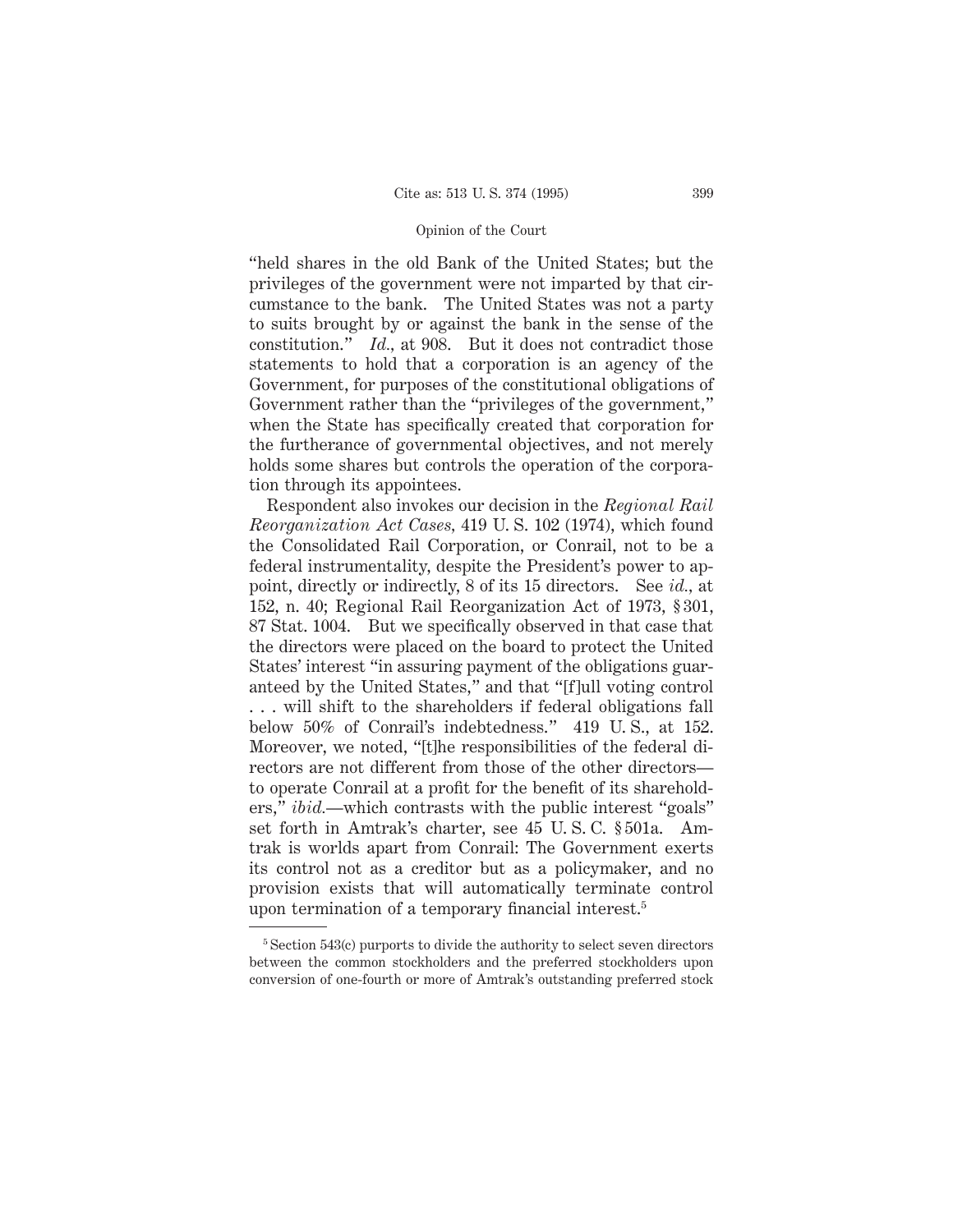# \*\*\*

We hold that where, as here, the Government creates a corporation by special law, for the furtherance of governmental objectives, and retains for itself permanent authority to appoint a majority of the directors of that corporation, the corporation is part of the Government for purposes of the First Amendment. We express no opinion as to whether Amtrak's refusal to display Lebron's advertisement violated that Amendment, but leave it to the Court of Appeals to decide that. The judgment of the Court of Appeals is reversed, and the case is remanded for further proceedings consistent with this opinion.

*It is so ordered.*

## JUSTICE O'CONNOR, dissenting.

The Court holds that Amtrak is a Government entity and therefore all of its actions are subject to constitutional challenge. Lebron, however, expressly disavowed this argument below, and consideration of this broad and unexpected question is precluded because it was not presented in the petition for certiorari. The question on which we granted certiorari is narrower: Whether the alleged suppression of Lebron's speech by Amtrak, as a concededly private entity, should be imputed to the Government. Because Amtrak's decision to reject Lebron's billboard proposal was a matter of private business judgment and not of Government coercion, I would affirm the judgment below.

I

This Court's Rule 14.1(a) provides: "Only the questions set forth in the petition, or fairly included therein, will be considered by the Court." While "[t]he statement of any question

to common stock. This subsection was originally enacted in 1970, and has not since been amended. It is irreconcilable with the revised provision for a nine-member board, § 543(a)(1).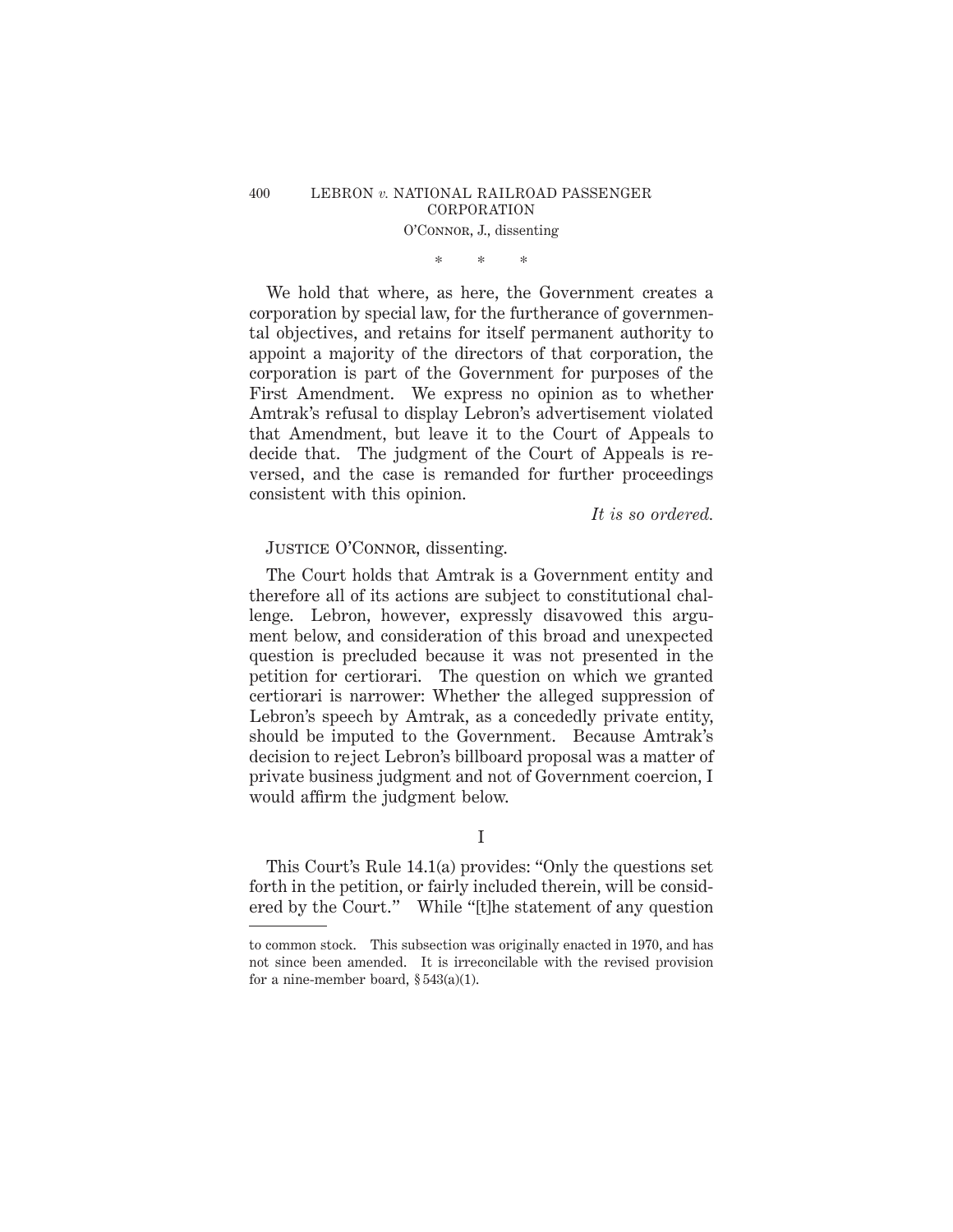presented will be deemed to comprise every subsidiary question," *ibid.*, questions that are merely "related" or "complementary" to the question presented are not "fairly included therein." *Yee* v. *Escondido,* 503 U. S. 519, 537–538 (1992) (emphasis deleted). In *Yee,* we held that a regulatory taking argument, while subsidiary to the umbrella question whether a taking had occurred, was only complementary to the physical taking inquiry set forth in the petition and thus was barred under Rule 14.1(a). See *id.,* at 535. Here, state action is the umbrella claim. Subsidiary to that claim, but complementary to each other, are two distinct questions: whether Amtrak is a Government entity, and whether Amtrak's conduct as a private actor is nevertheless attributable to the Government.

We granted certiorari on the following question, set forth in the petition:

"Whether the court of appeals erred in holding that Amtrak's asserted policy barring the display of political advertising messages in Pennsylvania Station, New York, was not state action, where:

"(a) the United States created Amtrak, endowed it with governmental powers, owns all its voting stock, and appoints all the members of its Board;

"(b) the United States-appointed Board approved the advertising policy challenged here;

"(c) the United States keeps Amtrak afloat every year by subsidizing its losses; and

"(d) Pennsylvania Station was purchased for Amtrak by the United States and is shared with several other governmental entities." Pet. for Cert. i.

The question asks whether the challenged policy "was not state action" and therefore may, at first blush, appear to present the umbrella inquiry. *Yee* suggests otherwise. The petition there recited two decisions by the Courts of Appeals and asked: "Was it error for the state appellate court to dis-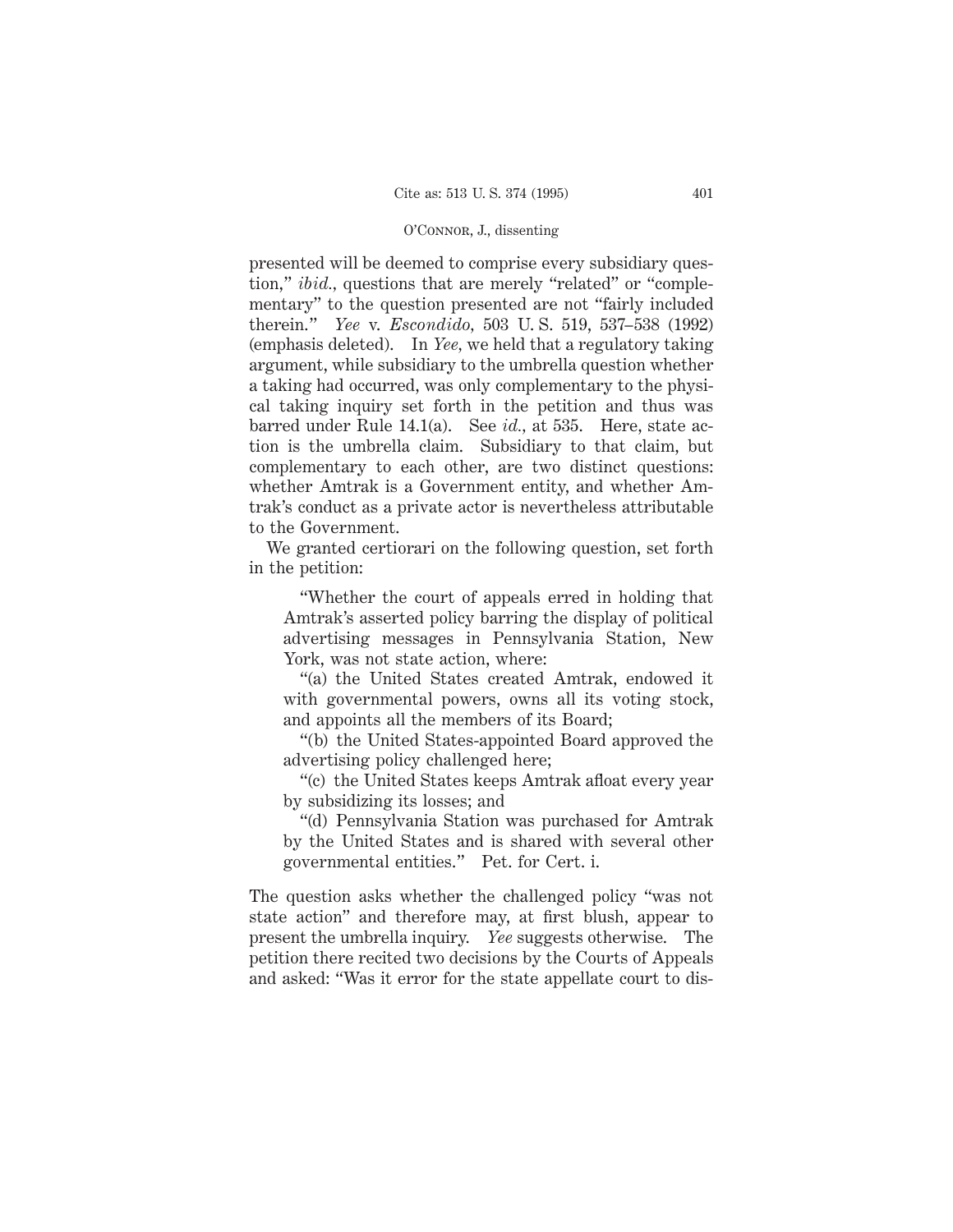regard the rulings and hold that there was no taking under the fifth and fourteenth amendments?" Instead of focusing on whether "there was no taking," we read the question as a whole. Since the decisions by the Courts of Appeals and the lower court opinion involved only physical takings, we concluded: "Fairly construed, then, petitioners' question presented is the equivalent of the question, 'Did the court below err in finding no physical taking?'" 503 U.S., at 537.

Just so here. The question asks whether the lower court erred and thus directs our attention to the decisions below. The District Court, in its thorough order, explicitly noted Lebron's theory of the case: "Plaintiff does not contend that Amtrak is a governmental agency. What plaintiff contends is that the federal government is sufficiently entwined in Amtrak's operations and authority that the particular actions at issue must be deemed governmental action." 811 F. Supp. 993, 999 (SDNY 1993). Before the Court of Appeals, in order to distinguish a long line of cases which held that Amtrak is not a Government agency, Lebron stated: "Since Lebron does not contend that Amtrak is a governmental entity per se, but rather is so interrelated to state entities that it should be treated as a state actor here, these cases are inapposite." Brief for Michael A. Lebron in No. 93–7127 (CA2), p. 30, n. 39.

The Court of Appeals, like the District Court, substantively discussed only the second question that Lebron argues here—whether Amtrak's conduct in this case implicates "the presence of government action in the activities of private entities." 12 F. 3d 388, 390 (CA2 1993). To introduce its analysis, the Court of Appeals did state that "[t]he Rail Passenger Service Act of 1970 . . . created Amtrak as a private, for-profit corporation under the District of Columbia Business Corporation Act," *ibid.,* relying on Congress' characterization of the corporation in 45 U. S. C. § 541. In so asserting, the Court of Appeals did not " 'pas[s] upon' " the question such that it is now a proper basis for reversal, *ante,* at 379,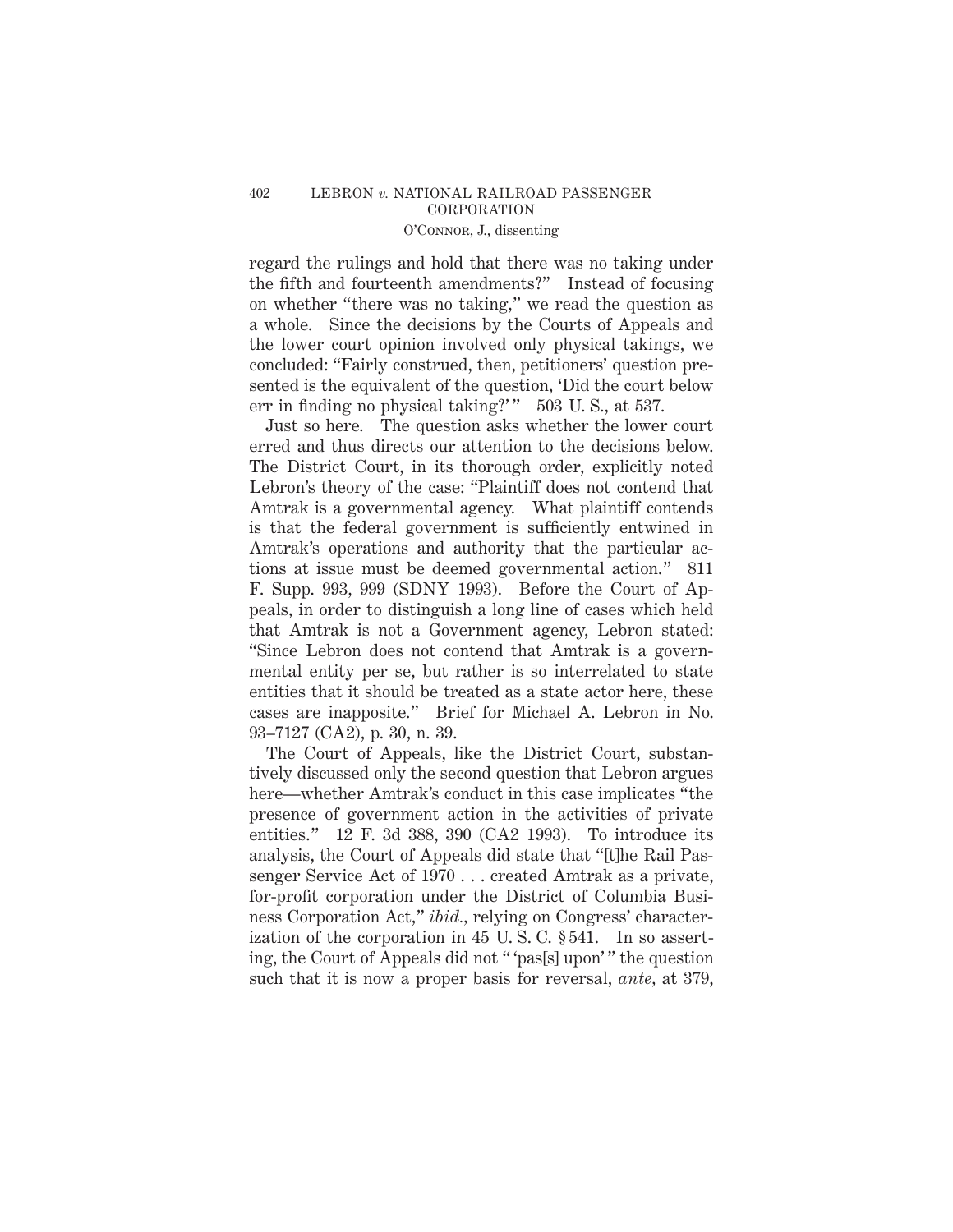but rather merely identified the question that the court had to address and focused the inquiry on the precise argument presented by Lebron. This observation by the Court of Appeals is much like—indeed, much less extensive than—our discussion of Amtrak's status as a private corporation in *National Railroad Passenger Corporation* v. *Atchison, T. & S. F. R. Co.,* 470 U. S. 451, 453–456 (1985). I agree with the Court that *Atchison* does not bind us, *ante,* at 393–394, but, by the same token, I do not see how the court below could be said to have addressed the issue. A passing observation could not constitute binding precedent; so, too, it could not serve as the basis for reversal.

The question set forth in the petition focused on the specific action by Amtrak, not on the general nature of the corporation as a private or public entity. Lebron asked whether "Amtrak's asserted policy barring the display of political advertising messages in Pennsylvania Station, New York, was not state action." App. to Pet. for Cert. i. The list that follows this question, while partially concerning Amtrak's nature as an entity, went to support the thrust of the query, which is whether these enumerated attributes render Amtrak's advertising policy state action. Lebron's emphasis on the specific action challenged is the crucial difference between his alternative arguments for state action. The first inquiry—whether Amtrak is a Government entity—focuses on whether Amtrak is so controlled by the Government that it should be treated as a Government agency, and all of its decisions considered state action. The second inquiry takes Lebron at his word that Amtrak is *not* a Government entity and instead focuses on the State's influence on particular actions by Amtrak as a private actor.

Fairly construed, the question presented is whether the Court of Appeals erred in holding that the advertising policy of Amtrak, as a private entity, is not attributable to the Federal Government despite the corporation's links thereto. This question is closely related and complementary to, but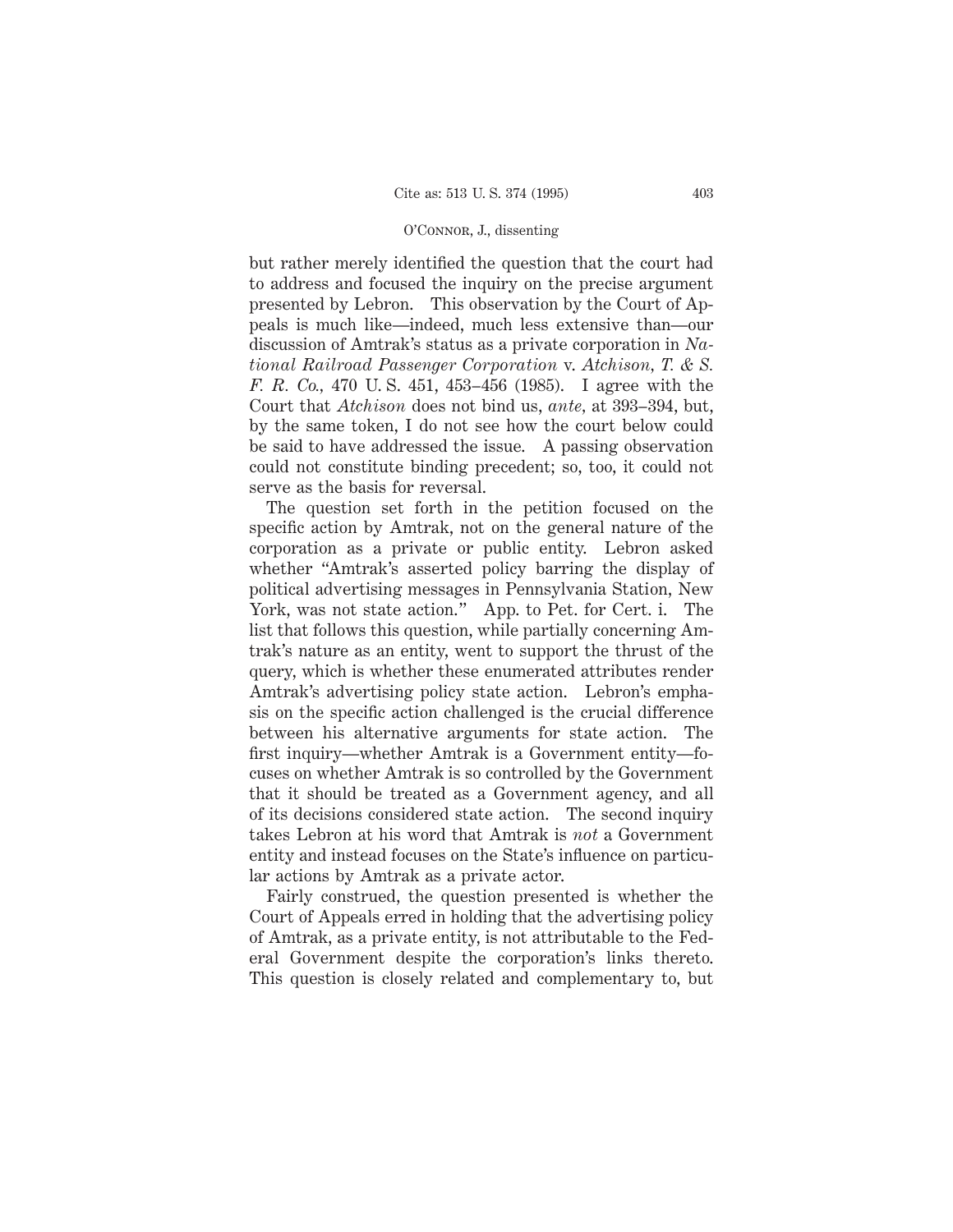certainly not inclusive of, the question answered by the Court today, which is whether those links render Amtrak the functional equivalent of a Government agency. In my view, the latter question is barred by Rule 14.1(a).

Relying on *United States Nat. Bank of Ore.* v. *Independent Ins. Agents of America, Inc.,* 508 U. S. 439 (1993), the Court argues that it properly addresses whether Amtrak is a Government entity because that inquiry is "prior to the clearly presented question," namely, whether Amtrak's decision is attributable to the Government. *Ante,* at 382. *Independent Ins. Agents,* however, held only that the Court of Appeals had authority to consider a waived claim *sua sponte* and did not abuse its discretion in doing so.\* That is quite different from the purpose for which the Court now marshals the case, which is to justify its consideration of a waived question in the first instance. As explained below, I do not question the Court's authority, only its prudence. In any event, the dispute in *Independent Ins. Agents* centered on the interpretation of a statute that may not have existed, and, as the Court recognizes, *ante,* at 383, n. 3, the decision simply applied the traditional principle that "[t]here can be no estoppel in the way of ascertaining the existence of a law." *South Ottawa* v. *Perkins,* 94 U. S. 260, 267 (1877). Here, one need not assume the existence of any predicate legal rule to accept Lebron's word that Amtrak is a private entity.

The mere fact that one question must be answered before another does not insulate the former from Rule 14.1(a) and other waiver rules. In *Stone* v. *Powell,* 428 U. S. 465 (1976),

<sup>\*</sup>The Court would read more into the decision, because we "decline[d] even to brush aside the Court of Appeals' (questionable) contention that there was 'a "duty" to address the status of section 92,' saying only that '[w]e need not decide' that question." *Ante,* at 383, n. 3. But by (prudently) reserving the question, the Court could not have implied its answer. And our "complicit[y] in the [Court of Appeals'] enterprise," *ibid.,* exists only if one indulges in the unlikely inference that we held more than what we said we did.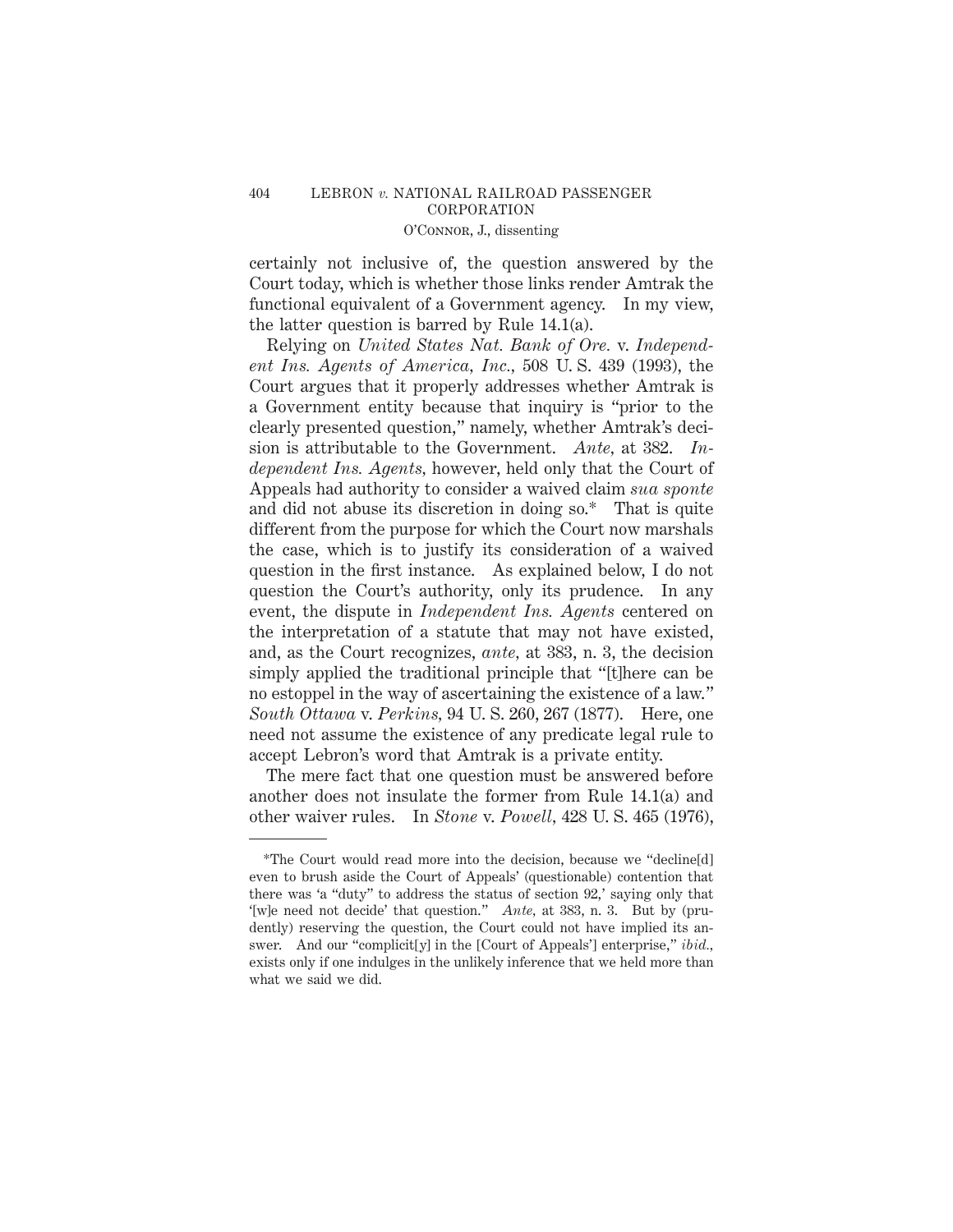we held that Fourth Amendment claims are not ordinarily cognizable in federal habeas proceedings and distinguished several cases by noting that "the issue of the substantive scope of the writ was not presented in the petition[s] for certiorari." *Id.,* at 481, n. 15. We thus recognized that those decisions properly avoided the question of cognizability, which question, of course, is logically anterior to the merits of the Fourth Amendment claims presented. In *Steagald* v. *United States,* 451 U. S. 204, 211 (1981), we held that the Government had conceded that the petitioner had a Fourth Amendment interest in the searched home, an inquiry that precedes the question that was preserved, whether the search was reasonable. In *Kamen* v. *Kemper Financial Services, Inc.,* 500 U. S. 90, 97, n. 4 (1991), because the question was neither litigated below nor included in the petition, we assumed the existence of a cause of action under § 20(a) of the Investment Company Act of 1940 before addressing the requirements of such an action. See also *Burks* v. *Lasker,* 441 U. S. 471, 476 (1979) (assuming same). Finally, in *McCormick* v. *United States,* 500 U. S. 257 (1991), the Court held that a state legislator did not violate the antiextortion Hobbs Act, 18 U. S. C. § 1951, by accepting campaign contributions without an explicit exchange of improper promises. The Court reached this question only after declining to consider whether the Act applies to local officials at all, because that question was neither argued below nor included in the petition for certiorari. *McCormick,* 500 U. S., at 268, n. 6; see also *id.,* at 280 (Scalia, J., concurring) (accepting the assumption, because the argument was waived, that the Hobbs Act is a "federal 'payment for official action' statute" even though "I think it well to bear in mind that the statute may not exist").

The Court does not take issue with these cases but argues further that, because the question whether Amtrak is a Government entity is "dependent upon many of the same factual inquiries [as the clearly presented question], refusing to re-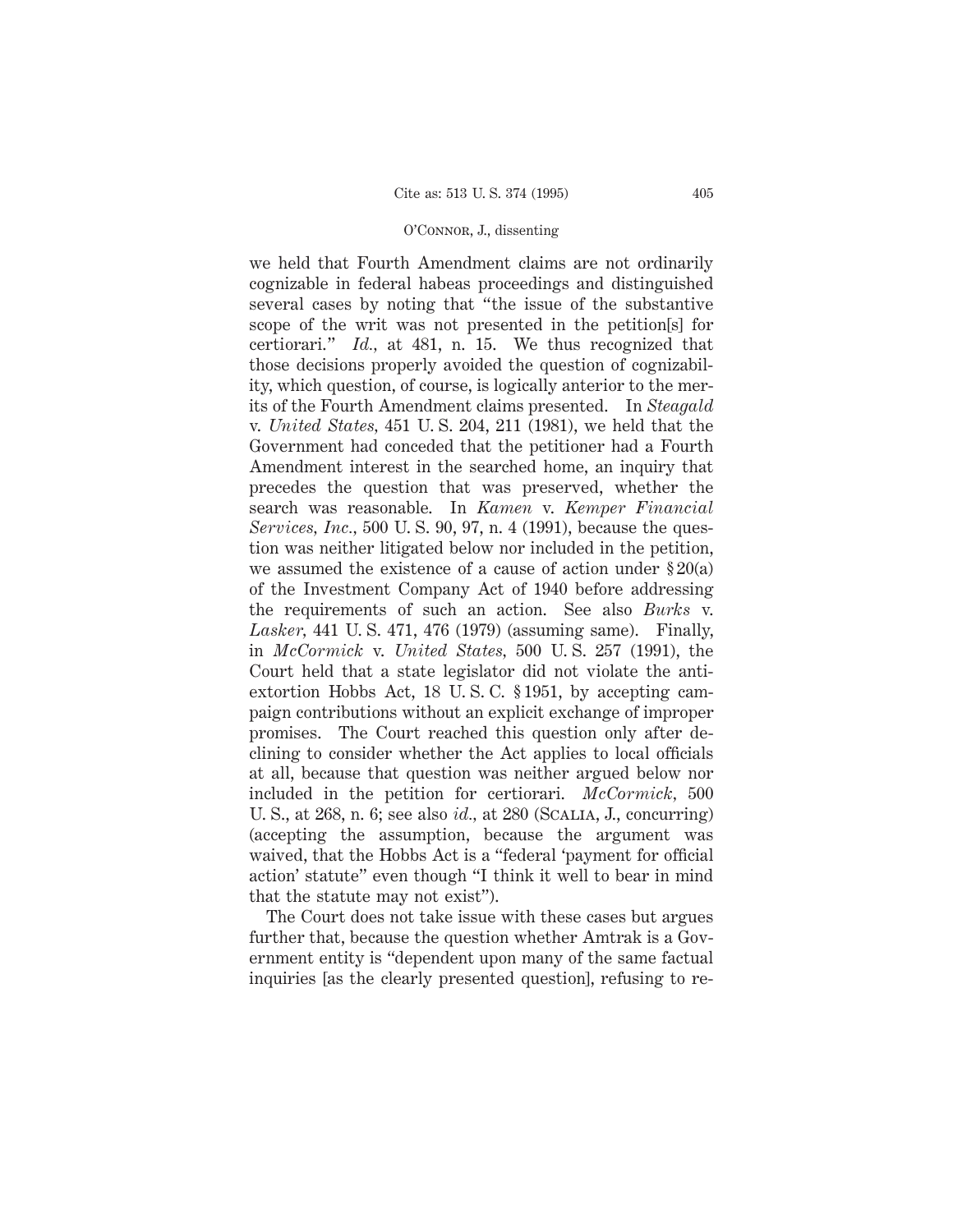gard it as embraced within the petition may force us to assume what the facts will show to be ridiculous, a risk which ought to be avoided." *Ante,* at 382. A certain circularity inheres in this logic, because the Court must first answer the omitted question in order to determine whether its answer turns on "the same factual inquiries" as the clearly presented question. As for the facts, the record is shaped by the parties' arguments below. Perhaps serendipity has given the Court a factual record adequate to decide a question other than that advanced below, but there is no guarantee of such convergence. It is rather unfair to hold a party to a record that it may have developed differently in response to a different theory of the case. It is this risk of unfairness, rather than the fear of seeming "ridiculous," that we should avoid.

Rule 14.1(a), of course, imposes only a prudential limitation, but one that we disregard "only in the most exceptional cases." *Stone* v. *Powell, supra,* at 481, n. 15; see also *United States* v. *Mendenhall,* 446 U. S. 544, 551, n. 5 (1980). This is not one of them. As noted before, not only did Lebron disavow the argument that Amtrak is a Government entity below, he did so in order to distinguish troublesome cases. Lebron's postpetition attempt to resuscitate the claim that he himself put to rest is precisely the kind of bait-and-switch strategy that waiver rules, prudential or otherwise, are supposed to protect against. In *Steagald, supra,* at 211, for example, we stated unequivocally that "the Government, through its assertions, concessions, and acquiescence, has lost its right to challenge petitioner's assertion that he possessed a legitimate expectation of privacy in the searched home." I see no difference here.

The Rule's prudential limitation on our power of review serves two important purposes, both of which the Court disserves by deciding that Amtrak is a Government entity. First, the Rule provides notice and enables the respondent to sharpen its arguments in opposition to certiorari. "By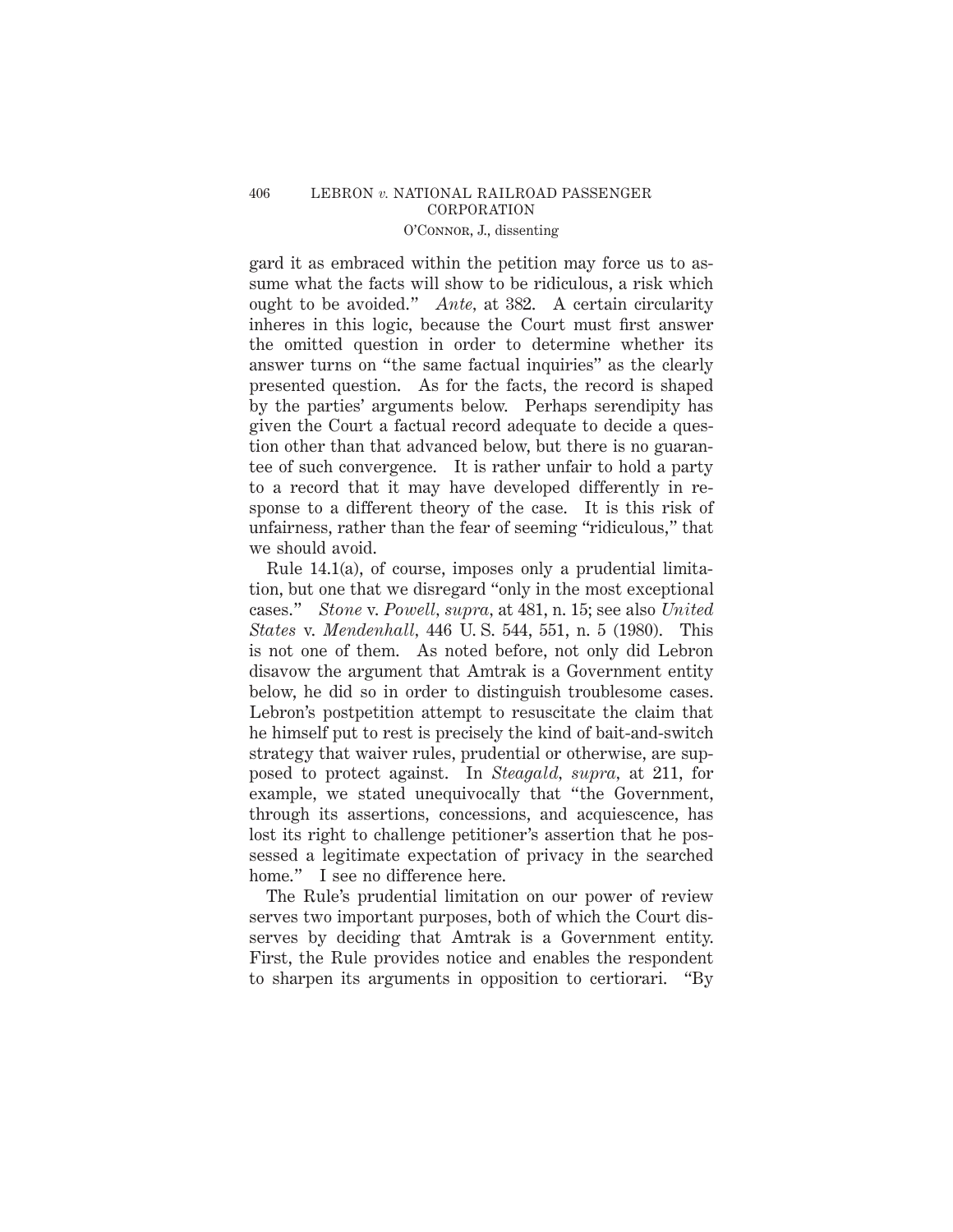forcing the petitioner to choose his questions at the outset, Rule 14.1(a) relieves the respondent of the expense of unnecessary litigation on the merits and the burden of opposing certiorari on unpresented questions." *Yee,* 503 U. S., at 536. Lebron argues that Amtrak has waived its Rule 14.1(a) argument by failing to object in the brief in opposition to certiorari. But that is exactly the point: The question set forth did not fairly include an argument that Amtrak is a Government agency, and, indeed, the petition was devoted to whether Amtrak's private decision should be imputed to the State. Even at pages 16–18, the petition did not "fairly embrac[e] the argument that Lebron now advances," *ante,* at 380, but rather argued that the composition of Amtrak's board "renders *an otherwise private entity* a state actor," Pet. for Cert. 16 (emphasis added)—thus specifically repeating the concession he now wishes to withdraw. Amtrak could not respond to a point not argued and did not waive an argument that was not at issue. Not until the merits brief did Amtrak have notice that Lebron would contradict his persistent assertion that the corporation was a private entity.

Second, the Rule assists the management of our cases. "Rule 14.1(a) forces the parties to focus on the questions the Court has viewed as particularly important, thus enabling us to make efficient use of our resources." *Yee, supra,* at 536. We normally grant only petitions that present an important question of law on which the lower courts are in conflict. Here, the lower courts have generally held that Amtrak is not a Government entity, see, *e. g., Anderson* v. *National Railroad Passenger Corporation,* 754 F. 2d 202, 204 (CA7 1985); *Ehm* v. *National Railroad Passenger Corporation,* 732 F. 2d 1250, 1255 (CA5), cert. denied, 469 U. S. 982 (1984), and none of our cases suggest otherwise. Even where the lower courts are in clear conflict, we often defer consideration of novel questions of law to permit further development. Despite the prevalence of publicly owned corporations, whether they are Government agencies is a question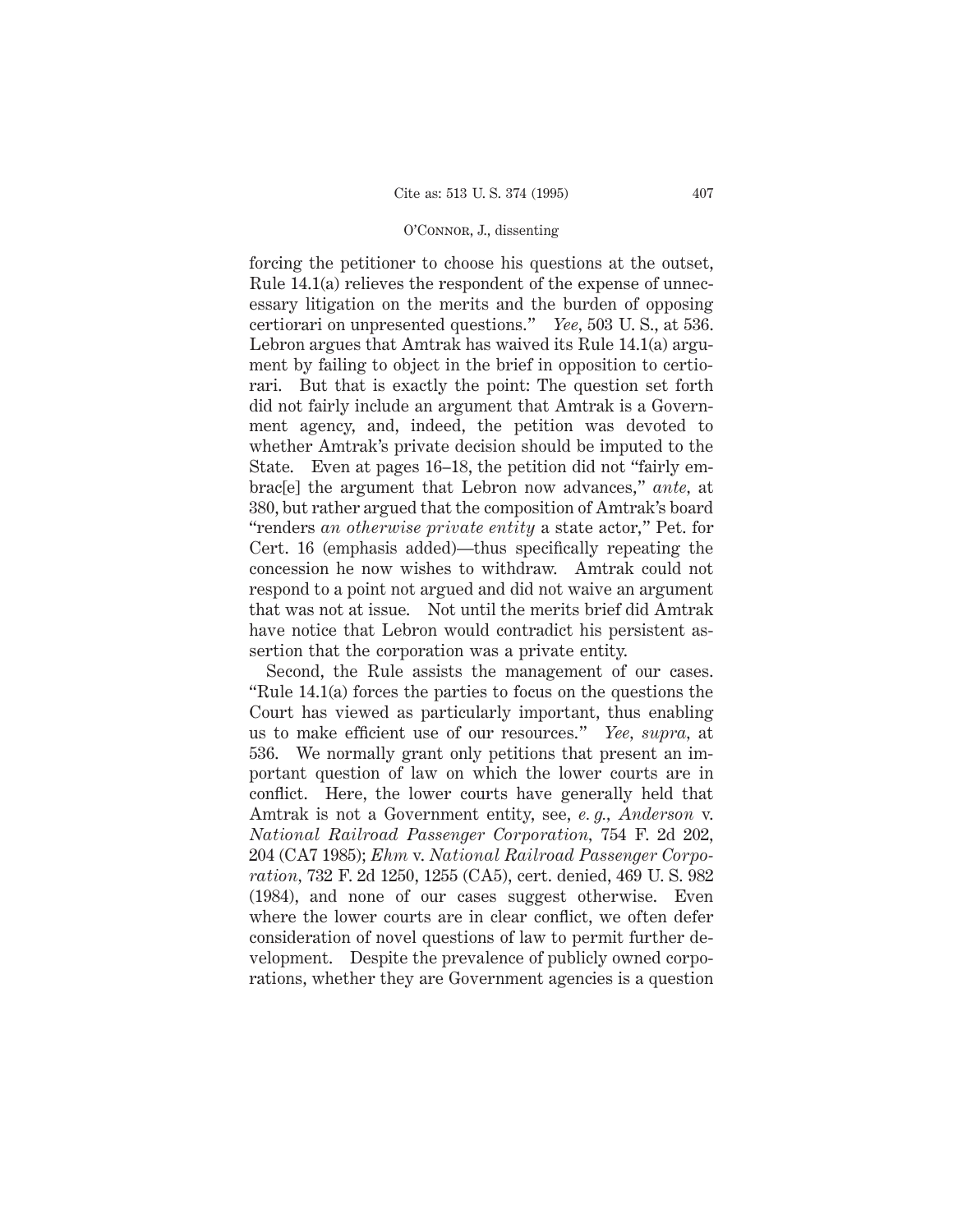seldom answered, and then only for limited purposes. See *Cherry Cotton Mills, Inc.* v. *United States,* 327 U. S. 536, 539 (1946); *National Railroad Passenger Corporation* v. *Atchison, T. & S. F. R. Co.,* 470 U. S., at 471. Answering this question today merely opens the back door to premature adjudication of similarly broad and novel theories in the future.

Weeding out such endeavors, Rule 14.1(a), like other waiver rules, rests firmly upon a limited view of our judicial power. See, *e. g., Carducci* v. *Regan,* 714 F. 2d 171, 177 (CADC 1983) (Scalia, J.) ("The premise of our adversarial system is that appellate courts do not sit as self-directed boards of legal inquiry and research, but essentially as arbiters of legal questions presented and argued by the parties before them"). "The doctrine of judicial restraint teaches us that patience in the judicial resolution of conflicts may sometimes produce the most desirable result." Stevens, Some Thoughts on Judicial Restraint, 66 Judicature 177, 183 (1982). Whether the result of today's decision is desirable I do not decide. But I think it clear that the Court has exhibited little patience in reaching that result.

## II

Accepting Lebron's concession that Amtrak is a private entity, I must "traverse th[e] difficult terrain," *ante,* at 378, that the Court sees fit to avoid, and answer the question that is properly presented to us: whether Amtrak's decision to ban Lebron's speech, although made by a concededly private entity, is nevertheless attributable to the Government and therefore considered state action for constitutional purposes. Reflecting the discontinuity that marks the law in this area, we have variously characterized the inquiry as whether "there is a sufficiently close nexus between the State and the challenged action," *Jackson* v. *Metropolitan Edison Co.,* 419 U. S. 345, 351 (1974); whether the State, by encouraging the challenged conduct, could be thought "*responsible* for those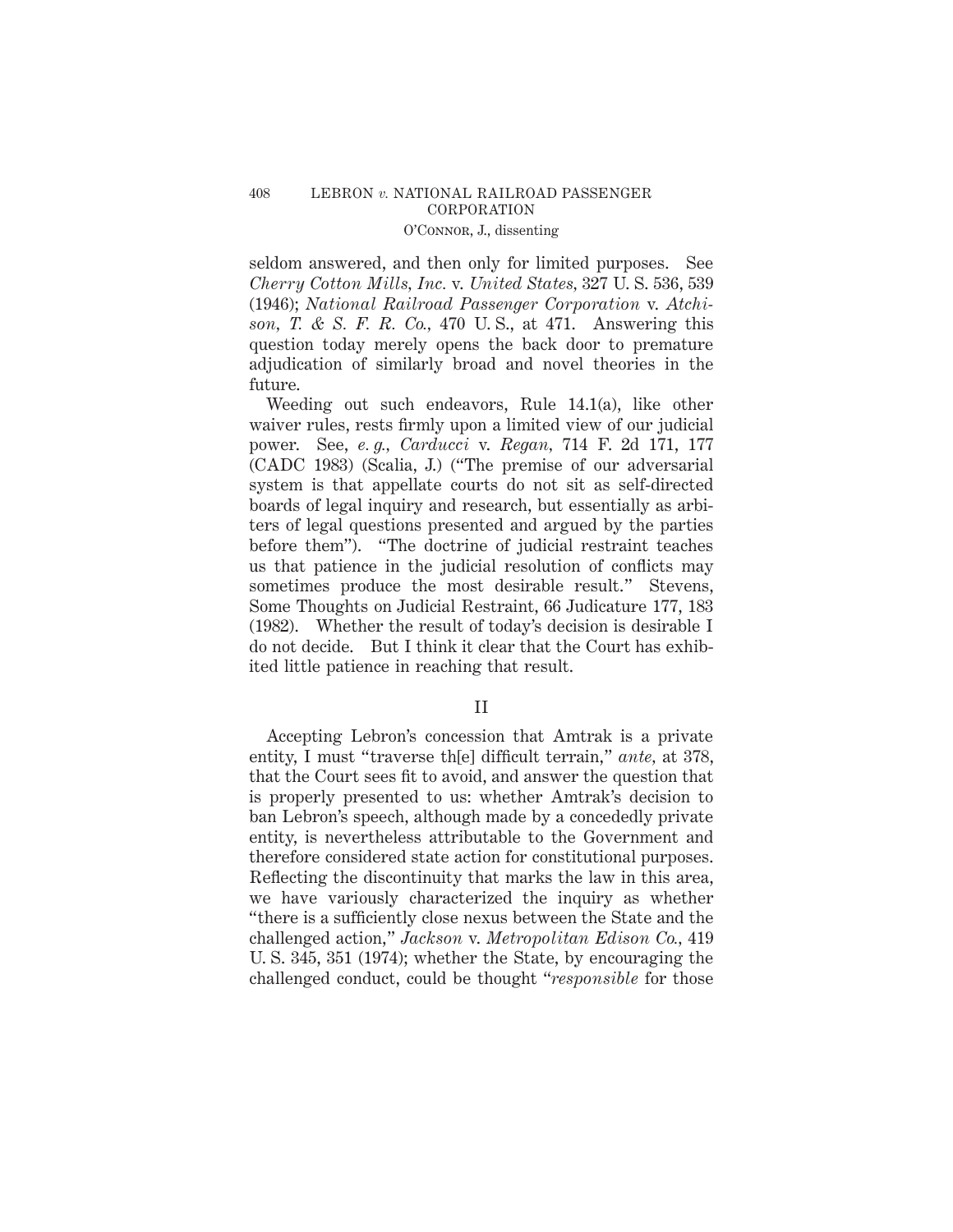actions," *Blum* v. *Yaretsky,* 457 U. S. 991, 1005 (1982); and whether "the alleged infringement of federal rights [is] 'fairly attributable to the State,' " *Rendell-Baker* v. *Kohn,* 457 U. S. 830, 838 (1982), quoting *Lugar* v. *Edmondson Oil Co.,* 457 U. S. 922, 937 (1982). Whatever the semantic formulation, I remain of the view that the conduct of a private actor is not subject to constitutional challenge if such conduct is "fundamentally a matter of private choice and not state action." *Edmonson* v. *Leesville Concrete Co.,* 500 U. S. 614, 632 (1991) (O'Connor, J., dissenting).

Lebron relies heavily on *Burton* v. *Wilmington Parking Authority,* 365 U. S. 715 (1961). There, the Court perceived a symbiotic relationship between a racially segregated restaurant and a state agency from which the restaurant leased public space. Noting that the State stood to profit from the discrimination, the Court held that the government had "so far insinuated itself into a position of interdependence with" the private restaurant that it was in effect "a joint participant in the challenged activity." *Id.,* at 725. Focusing on this language, Lebron argues that various features of Amtrak's structure and management—its statutory genesis, the heavy reliance on federal subsidies, and a board appointed by the President—places it in a symbiotic relationship with the Government such that the decision to ban Lebron's speech should be imputed to the State.

Our decision in *Burton,* however, was quite narrow. We recognized "the limits of our inquiry" and emphasized that our decision depended on the "peculiar facts [and] circumstances present." *Id.,* at 726. We have since noted that *Burton* limited its "actual holding to lessees of public property," *Jackson* v. *Metropolitan Edison Co., supra,* at 358, and our recent decisions in this area have led commentators to doubt its continuing vitality, see, *e. g.,* L. Tribe, American Constitutional Law § 18–3, p. 1701, n. 13 (2d ed. 1988) ("The only surviving explanation of the result in *Burton* may be that found in Justice Stewart's concurrence").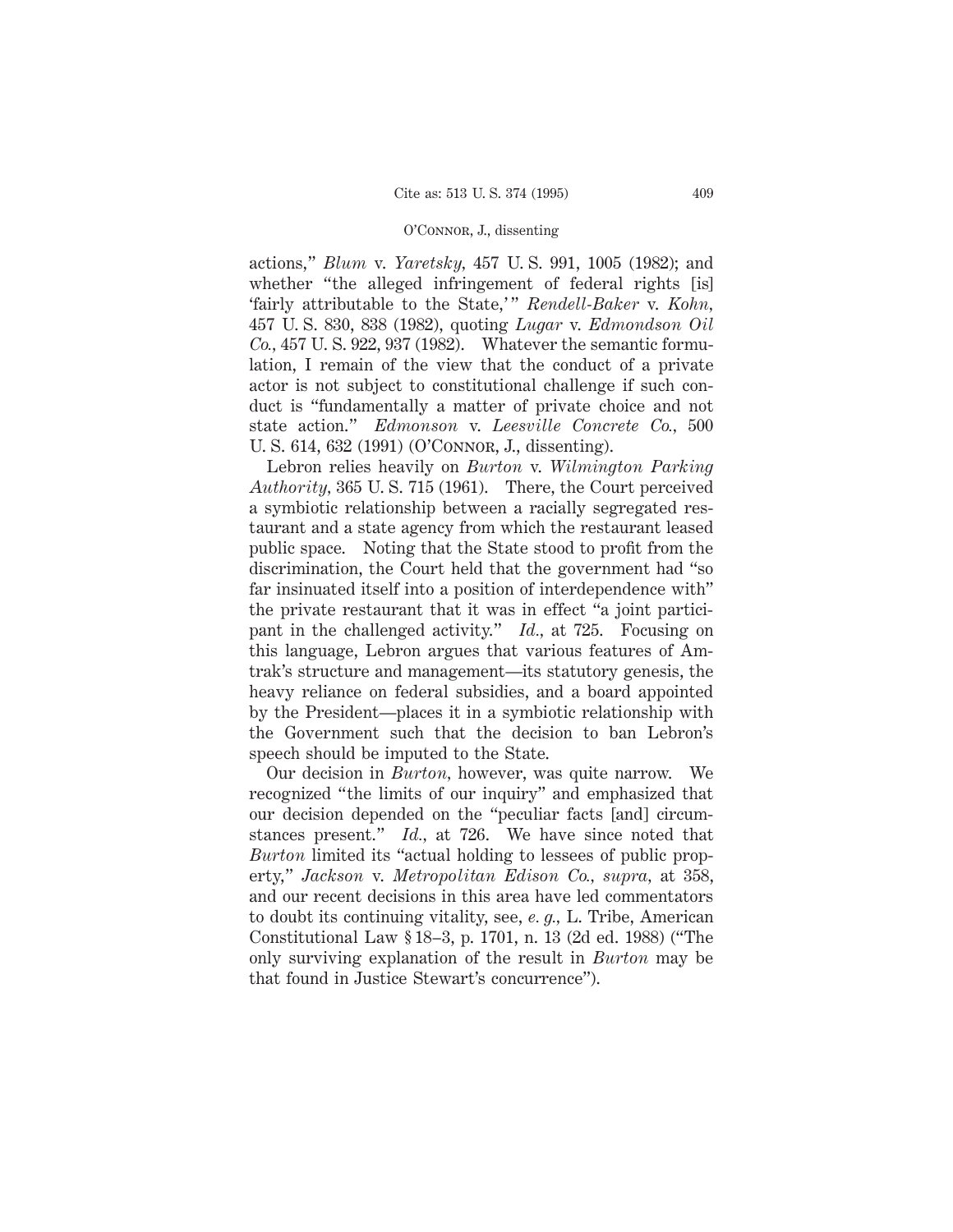# 410 LEBRON *v.* NATIONAL RAILROAD PASSENGER CORPORATION

# O'Connor, J., dissenting

In *Jackson,* we held that a private utility's termination of service to a customer is not subject to due process challenge, even though the termination was made pursuant to a state law. In doing so, we made clear that the question turns on whether the challenged conduct results from private choice: "Respondent's exercise of the choice allowed by state law where the initiative comes from it and not from the State, does not make its action in doing so 'state action' for purposes of the Fourteenth Amendment." 419 U. S., at 357 (footnote omitted). The rule applies even where the private entity makes its decision in an environment heavily regulated by the government. *Rendell-Baker, supra,* involved a private school for troubled students who were transferred there by authority of a state law, and for whose education the State paid the school. Public funds comprised 90% to 99% of the school budget. The school fired petitioners, and a state grievance board reviewed that personnel action. Despite the school's pervasive ties to the State, we held that the discharge decisions were not subject to constitutional challenge because those actions "were not compelled or even influenced by any state regulation." *Id.,* at 841. We noted that "in contrast to the extensive regulation of the school generally, the various regulators showed relatively little interest in the school's personnel matters." *Ibid.* Likewise, in *Blum* v. *Yaretsky, supra,* we held that the decisions of a regulated hospital to discharge its patients were not subject to constitutional challenge. Although various Medicaid regulations and benefit adjustment procedures may have encouraged the hospital's decisions to discharge its patients early, we held that the State was not "*responsible* for those actions" because such actions "ultimately turn on medical judgments made by private parties according to professional standards that are not established by the State." *Id.,* at 1005, 1008. See also *San Francisco Arts & Athletics, Inc.* v. *United States Olympic Comm.,* 483 U. S. 522, 547 (1987) ("There is no evidence that the Federal Government coerced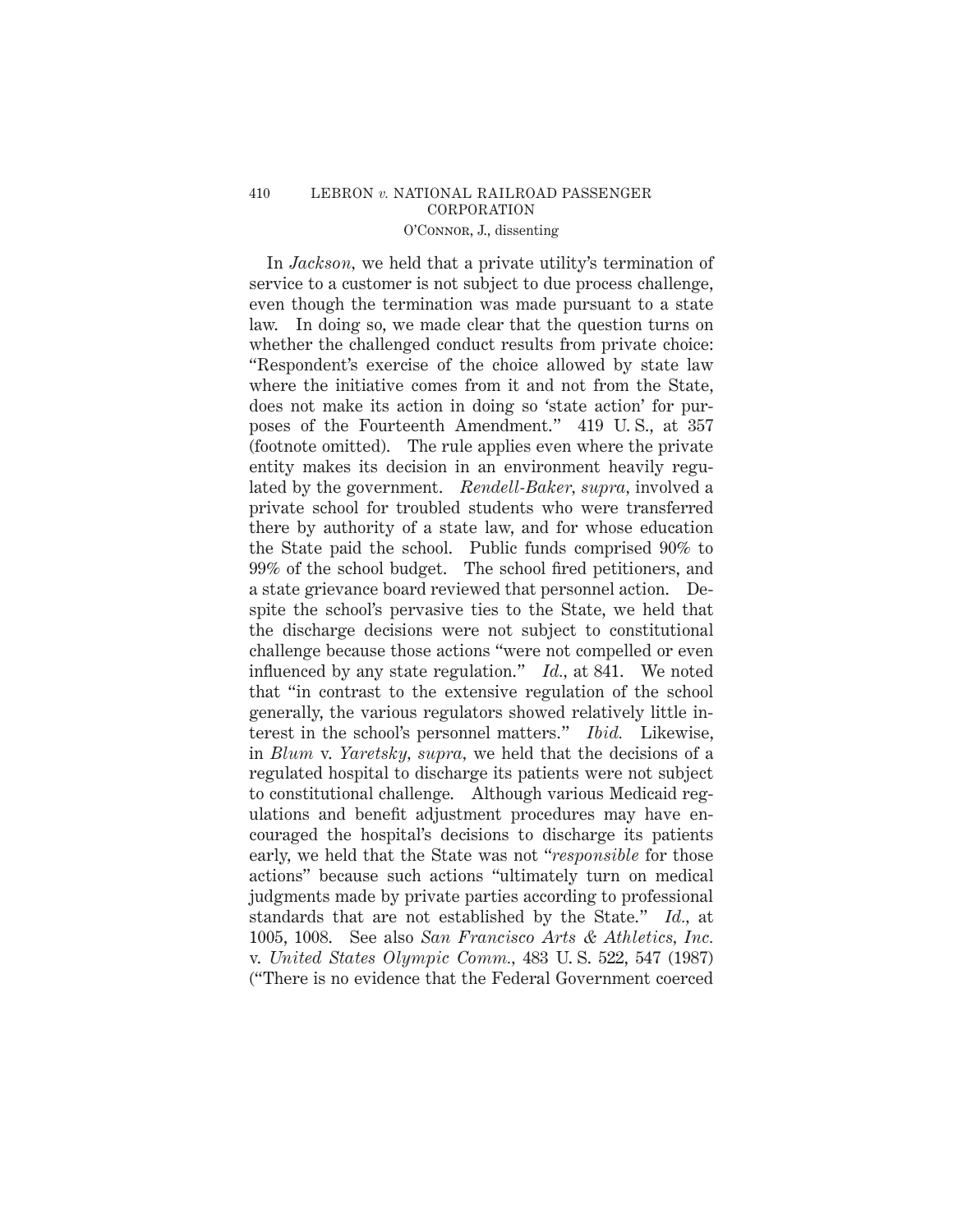or encouraged the USOC in the exercise of its right [to deny use of its copyright]").

These cases differ markedly from the "interdependence" or "joint participation" analysis of *Burton* and stand for the principle that, unless the government affirmatively influenced or coerced the private party to undertake the challenged action, such conduct is not state action for constitutional purposes. *Edmonson* v. *Leesville Concrete Co., supra,* is not to the contrary. In that case, the Court held that a private attorney's exercise of a peremptory challenge is attributable to the government and therefore subject to constitutional inquiry. Although the opinion cited *Burton,* see 500 U. S., at 621, 624, it emphasized that a private party exercising a peremptory challenge enjoys the "overt, significant assistance of the court," *id.,* at 624. The decision therefore is an application of *Shelley* v. *Kraemer,* 334 U. S. 1, 19 (1948), which focused on the use of the State's coercive power, through its courts, to effect the litigant's allegedly unconstitutional choice. Moreover, *Edmonson* stressed that a litigant exercising a peremptory challenge performs a "traditional function of the government," 500 U. S., at 624, a theory of state action established by *Marsh* v. *Alabama,* 326 U. S. 501 (1946), that is independent from *Burton* and not relevant to this case.

Relying thus on *Shelley* and *Marsh, Edmonson* did not necessarily extend the "interdependence" rationale of *Burton* beyond the limited facts of that case. Given the pervasive role of government in our society, a test of state action predicated upon public and private "interdependence" sweeps much too broadly and would subject to constitutional challenge the most pedestrian of everyday activities, a problem that the Court recognized in *Burton* itself, see 365 U. S., at 725–726. A more refined inquiry is that established by *Jackson, Rendell-Baker, Blum,* and *San Francisco Arts & Athletics:* The conduct of a private entity is not subject to constitutional scrutiny if the challenged action results from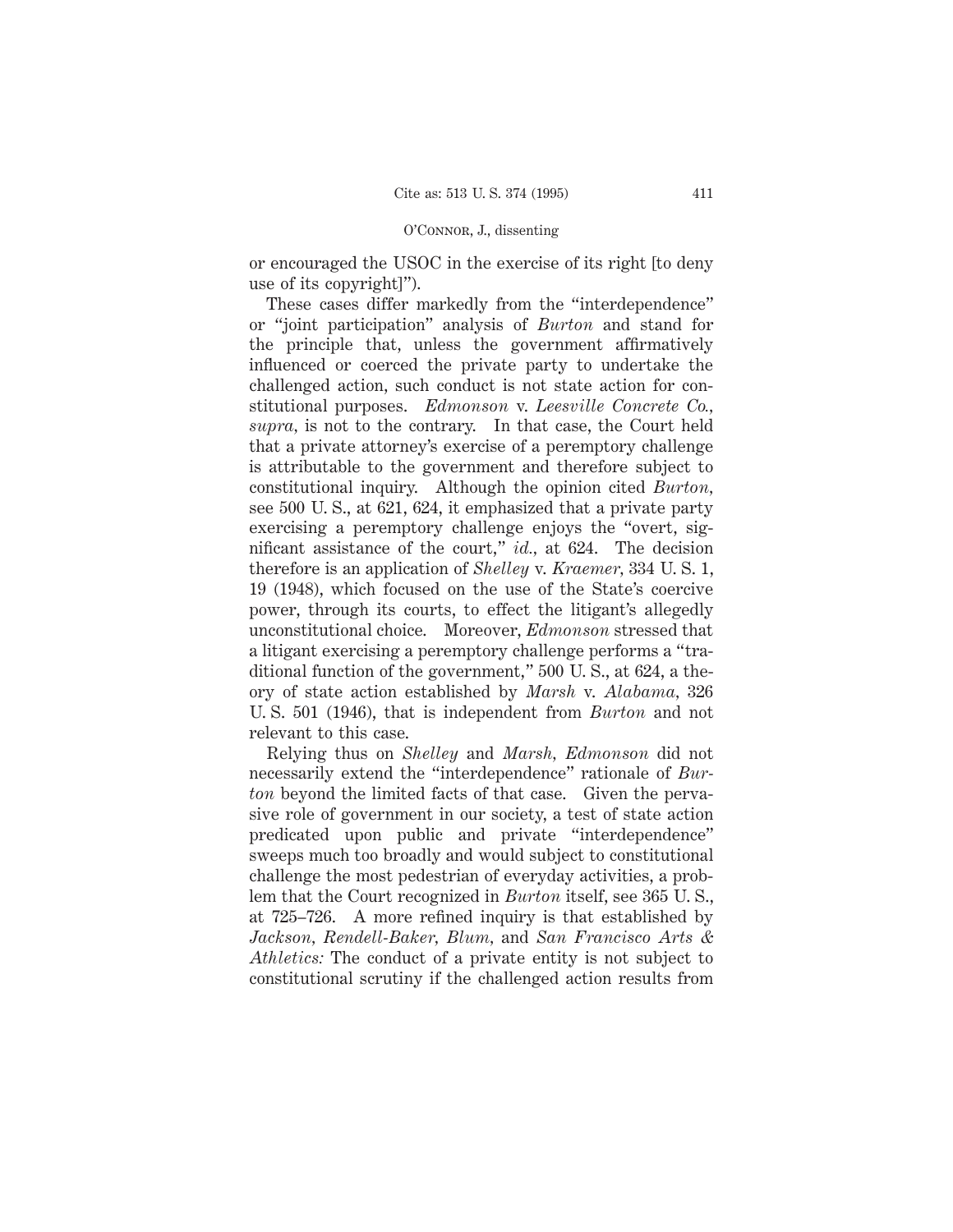the exercise of private choice and not from state influence or coercion.

Applying this principle to the facts before us, I see no basis to impute to the Government Amtrak's decision to disapprove Lebron's advertisement. Although a number of factors indicate the Government's pervasive influence in Amtrak's management and operation, none suggest that the Government had any effect on Amtrak's decision to turn down Lebron's proposal. The advertising policy that allegedly violates the First Amendment originated with a predecessor to Amtrak, the wholly private Pennsylvania Railroad Company. A 1967 lease by that company, for example, prohibited "any advertisement which in the judgement of Licensor is or might be deemed to be slanderous, libelous, unlawful, immoral, [or] offensive to good taste  $\dots$ ." App. 326, ¶ 19. Amtrak simply continued this policy after it took over. The specific decision to disapprove Lebron's advertising was made by Amtrak's Vice President of Real Estate and Operations Development, who, as a corporate officer, was neither appointed by the President nor directed by the Presidentappointed board to disapprove Lebron's proposal.

Lebron nevertheless contends that the board, through its approval of the advertising policy, controlled the adverse action against him. This contention rests on the faulty premise that Amtrak's directors are state actors simply because they were appointed by the President; it assumes that the board members sit as public officials and not as business directors, thus begging the question whether Amtrak is a Government agency or a private entity. In any event, even accepting Lebron's premise that the board's approval has constitutional significance, the factual record belies his contention. The particular lease that permitted Amtrak to disallow Lebron's billboard was neither reviewed nor approved directly by the board. In fact, minutes of meetings dating back to 1985 showed that the board approved only one contract between Amtrak and Transportation Displays, Incor-